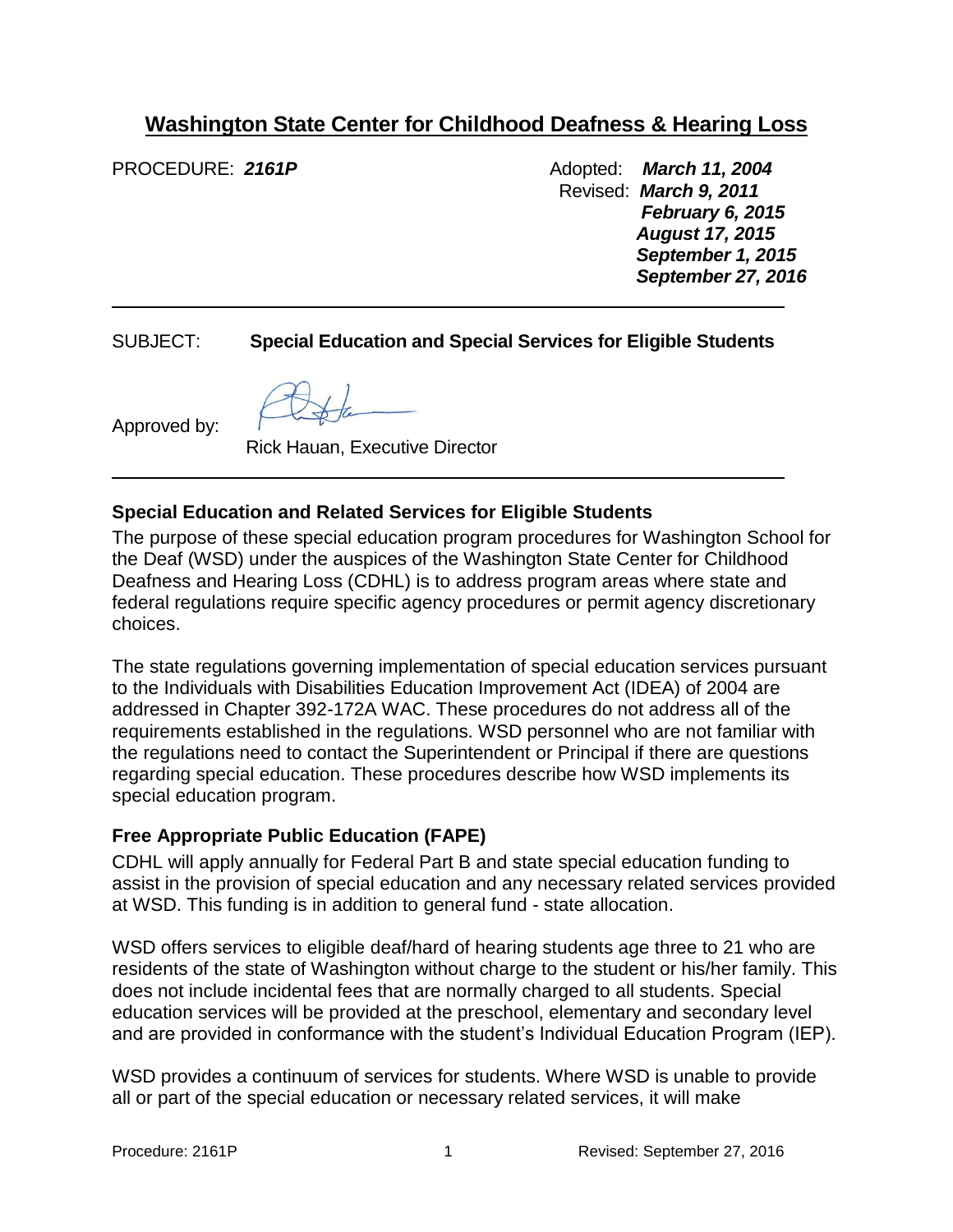arrangements through contracts with other public or non-public sources, interagency agreements or interagency coordination.

## **Early Intervention**

WSD participates in the provision of early intervention services to eligible children with a disability, birth to three, consistent with the state lead educational agency's policies and procedures and the regulations implementing Part C of the IDEA, to the extent funding and resources are available.

## **Students Covered by Public or Private Insurance**

WSD may use Medicaid or other public insurance benefits programs in which a student participates to provide or pay for services required to provide a FAPE, as permitted by the public insurance program. However, WSD shall not:

- 1. Require parents to sign up for or enroll in public benefits or insurance programs in order for their student to receive FAPE under Part B of the IDEA;
- 2. Require parents to incur an out-of-pocket expense such as the payment of a deductible or co-pay amount incurred in filing a claim;
- 3. Use a parent or student's benefits under a public insurance program if that use would:
	- a) Decrease available lifetime coverage or any other insured benefit;
	- b) Result in the family paying for services required after school hours that would otherwise be covered by the public insurance program;
	- c) Increase premiums or result in discontinuation of insurance; or
	- d) Risk loss of eligibility for home and community-based waivers, based on aggregate health-related expenditures.

WSD may access a parent's private insurance proceeds to provide FAPE to an eligible student only if the parent provides informed consent to WSD. Whenever WSD proposes to access the parent's private insurance proceeds, WSD shall:

- 1. Obtain parent consent in accordance with Chapter 392-172A WAC each time WSD wishes to access benefits for a new procedure; and
- 2. Inform the parents that their refusal to permit WSD to access their insurance does not relieve WSD of its responsibility to ensure that all required services are provided at no cost to the parents.

Before first accessing a parent's or student's public benefits, for the first time and annually after the first notification, WSD will provide written notification using the prior written notice provisions under WAC 392-172A-05010(3) that includes:

- 1. A statement of the parental consent provisions;
- 2. A statement of the "no cost" provisions;
- 3. A statement that the parents may withdraw their consent to disclose personally identifiable information to the agency responsible for administering the state's public benefits or insurance, and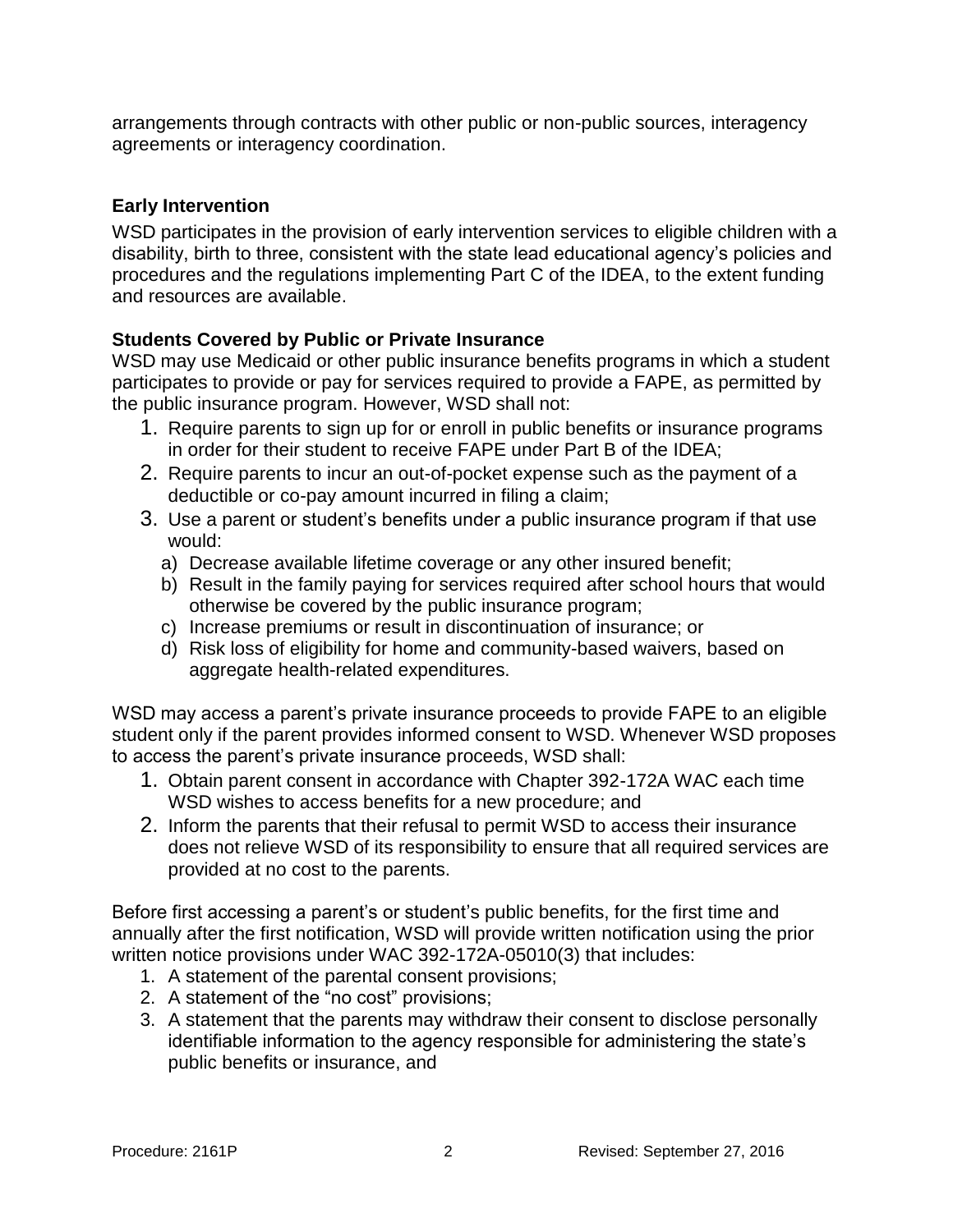4. A statement that a parent's withdrawal or refusal to consent does not relieve WSD of its responsibility to ensure that all required services are provided at no cost to the parents.

After providing the required notification, the WSD will obtain written informed consent from the parent allowing WSD to disclose information from the student's educational records to the agency responsible for administering the state's public benefits or insurance programs. The consent will specify:

- 1. The personally identifiable information that may be disclosed, such as records or information about the services that may be provided to the student;
- 2. The purpose of the disclosure;
- 3. The agency to which the disclosure will be made; and
- 4. That the parent understands and agrees that the public agency may access the parent's or student's public benefits or insurance to pay for services under the act.

To avoid financial cost to parents who would otherwise consent to use private insurance or public benefits if the parent would incur a cost such as a deductible or co-pay, WSD may use its Part B funds to pay the cost the parents would incur.

The superintendent or designee is responsible for providing the required notices and requests for consent to parents under this section.

#### **Parent Participation in Meetings**

Washington School for the Deaf (WSD) encourages parental involvement and sharing of information between WSD and parents to support the provision of appropriate services to its students. As used in these procedures, the term "parent" includes biological and adoptive parents, legal guardians, persons with legal authority to act in the place of a parent, such as relatives and stepparents, foster parents, persons appointed as surrogate parents and adult students.

Parents (and as appropriate, students) will be provided the opportunity to participate in any meetings with respect to the identification, evaluation, educational placement and provision of a FAPE.

When a meeting is scheduled, parents will be:

- 1. Notified of the meeting early enough that they will have an opportunity to attend/participate; and
- 2. Notified of the purpose, time, and location of the meeting and who will be in attendance.

When the meeting is to address the IEP or placement, the parent will be:

- 1. Notified that WSD or the parent may invite others who have knowledge or special expertise of the student; and
- 2. Consulted in order to schedule at the meeting at a mutually agreeable time and place.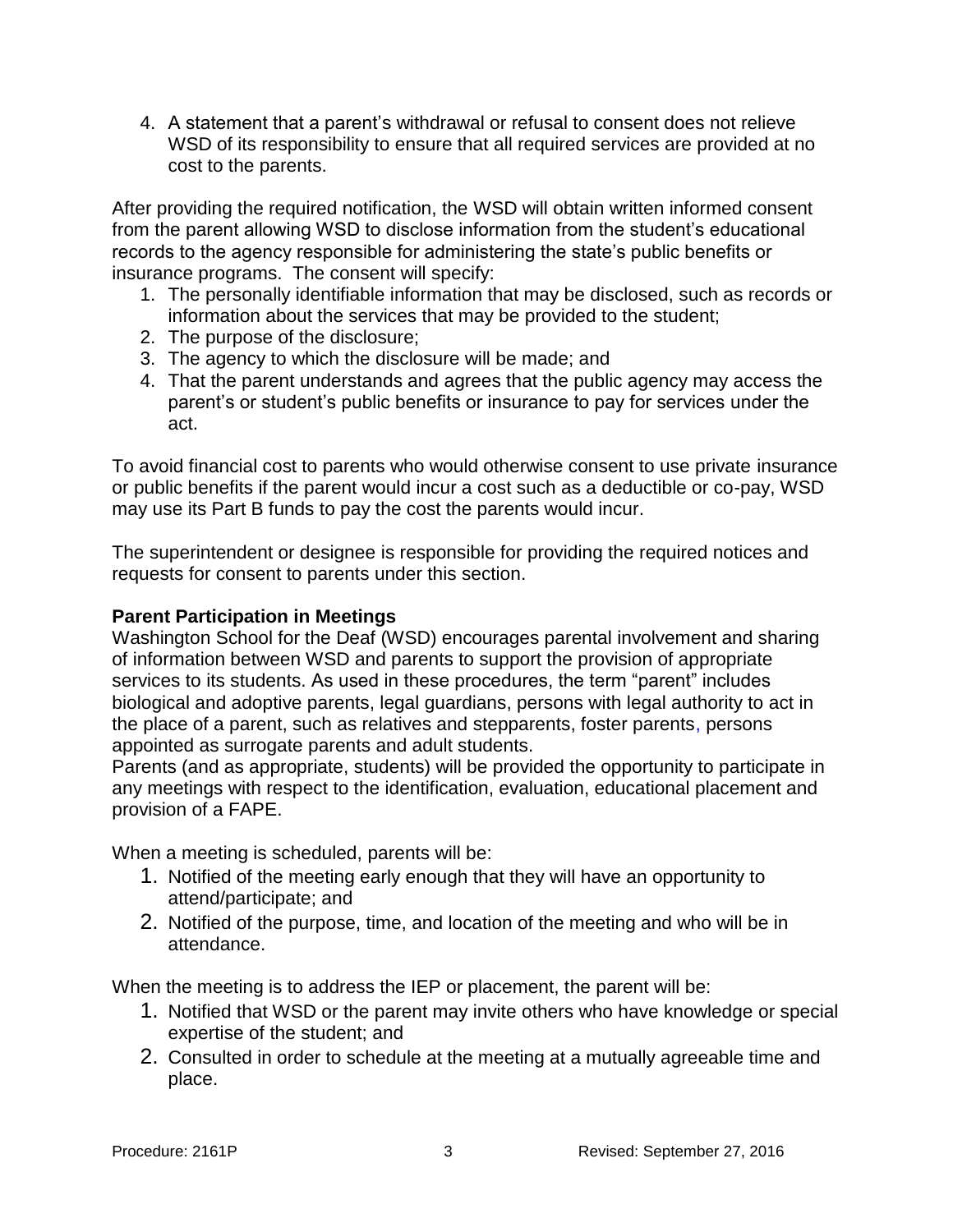WSD shall take whatever action is necessary to ensure that the parent understands the proceedings of the IEP team meeting, including arranging for an interpreter for parents whose native language is other than ASL or English.

The special education secretary is responsible for inviting the parents to meetings and will keep documentation of the information provided and the methods used to notify the parents of the meeting. WSD may proceed with the IEP or placement meeting if WSD is not able to convince the parent to attend. In this case, WSD will document its attempts to arrange the meeting. This documentation will include records of telephone calls and the results, copies of correspondence sent to the parent and/or other means used to contact the parent. This documentation will be kept in the student's special education file.

If the parent cannot attend the IEP or placement meeting but wishes to participate, WSD will arrange for other means to participate. This can include individual or conference phone calls, videophone, K-20 conferencing or other means of conferencing.

A meeting does not include informal or unscheduled conversations involving WSD personnel; conversations on issues such as teaching methodology, lesson plans, coordination of service provisions; or preparatory activities that WSD personnel engage in to develop a proposal or a response to a parent proposal to be discussed at a later meeting.

## **Identification and Referral (Child Find)**

The purpose of child find is to locate, evaluate and identify children with suspected disabilities in need of special education services including those who are not currently receiving special education and related services and who may be eligible for those services. WSD does not have responsibility for Child Find for students admitted for a 45 school day diagnostic evaluation. WSD does have responsibility for Child Find for students who are fully enrolled at WSD.

#### **Evaluation of Students**

A student who is enrolled at WSD as a 504 student or a special education student for whom additional disability areas are suspected may be referred for a special education evaluation by parents, school staff or other persons knowledgeable about the student. Referral will be made by notice to the special education secretary. The superintendent is responsible for ensuring staff understands the referral process. Referrals are required to be in writing unless the person referring in unable to write. A person who makes a referral orally should be asked to either make the referral in writing or go to the administrative offices for assistance in making the referral.

All certificated employees will document referrals immediately upon a referral being made to or by them. All other staff receiving a referral from another person will notify the special education secretary.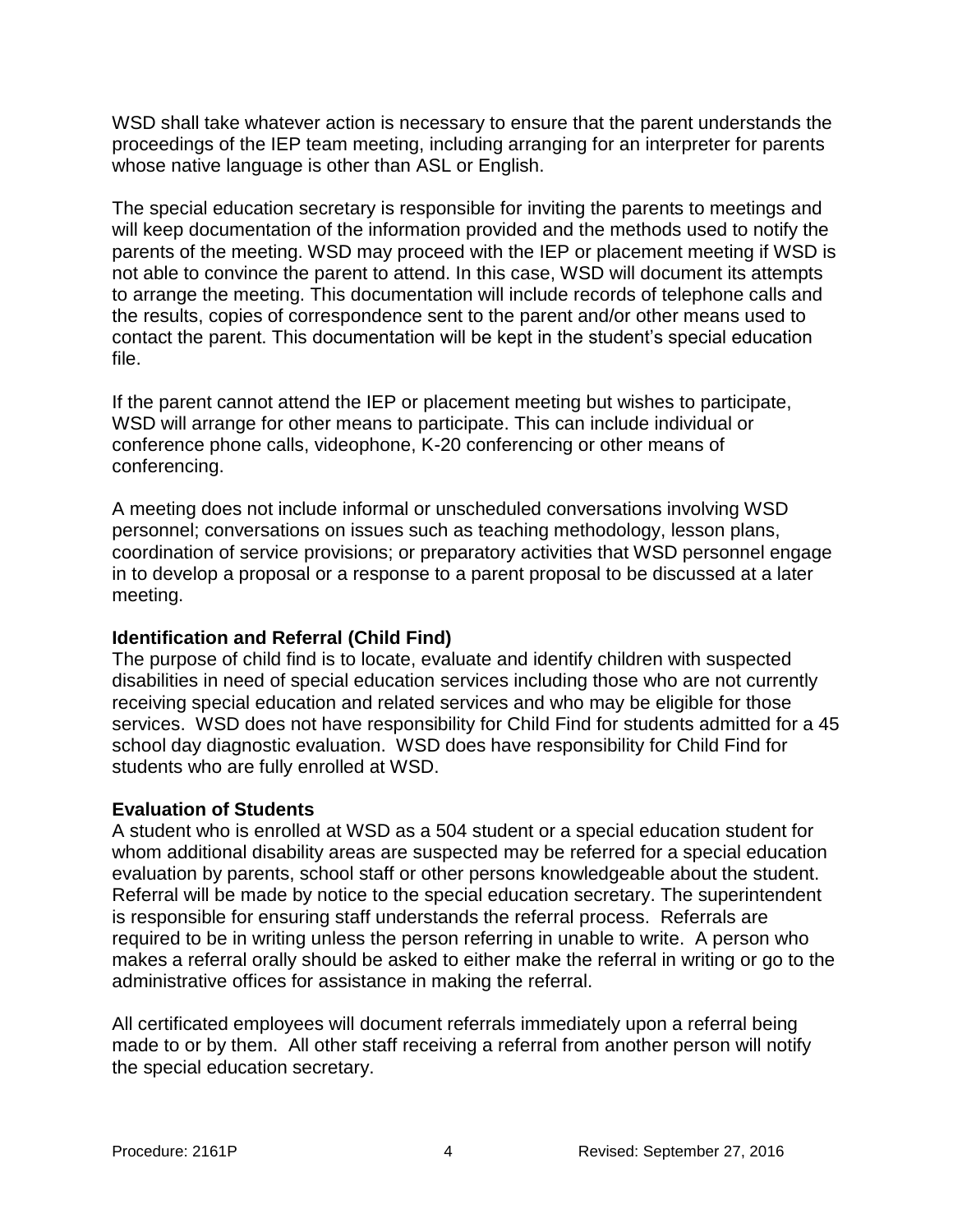When a referral is made, WSD must act within a 25 school-day timeline to make a decision about whether or not the student will receive an evaluation for eligibility to special education services or services to address an additional disability area.

The special education secretary (a) records the referral; (b) provides written notice of the referral to the parents; and (c) advised the school psychologist to collect and review school data and information provided by the parent to determine whether evaluation is warranted. During the referral period, the evaluation team will collect and review existing information from all sources, including parents. Examples may include:

- 1. Child's history, including developmental milestones;
- 2. Report cards and progress reports;
- 3. Individual teacher's or other provider information regarding the child including observations;
- 4. Assessment data;
- 5. Medical information, if provided;
- 6. Other information that may be relevant to assist in determining whether the child should be evaluated.

If the review of data occurs at a meeting, the parent will be invited. The special education secretary provides written notice to the parents of the decision regarding evaluation, whether or not the parents attend the meeting.

Recommendations regarding evaluation are forwarded to the evaluation team. After the evaluation team reviews the request for evaluation and supporting data and does not suspect that the child has a disability or an additional disability, WSD may deny the request. In this case written notice, including the reason for the denial and the information used as the basis for the denial, must be given to the parent.

If the determination is that the child should be evaluated, the evaluation team shall include information about the recommended areas of evaluation, including the need for further medical evaluation of the student. This information will assist the school in providing parents prior written notice and will assist the school in selecting appropriate evaluation group members. The special education secretary is responsible for notifying parents of the results using prior written notice. When the determination is that the child will be evaluated, parent consent for evaluation and consent for release of appropriate records will be sent with the notice.

The school psychologist will seek parental consent to conduct the evaluation. The school is not required to obtain consent from the biological parent if:

- 1. The student is a ward of the state and does not reside with a parent;
- 2. The parent cannot be located, or their rights have been terminated;
- 3. Consent for an evaluation is given by an individual appointed to represent the student; or
- 4. The student is 18 years or older, in which case the student gives consent.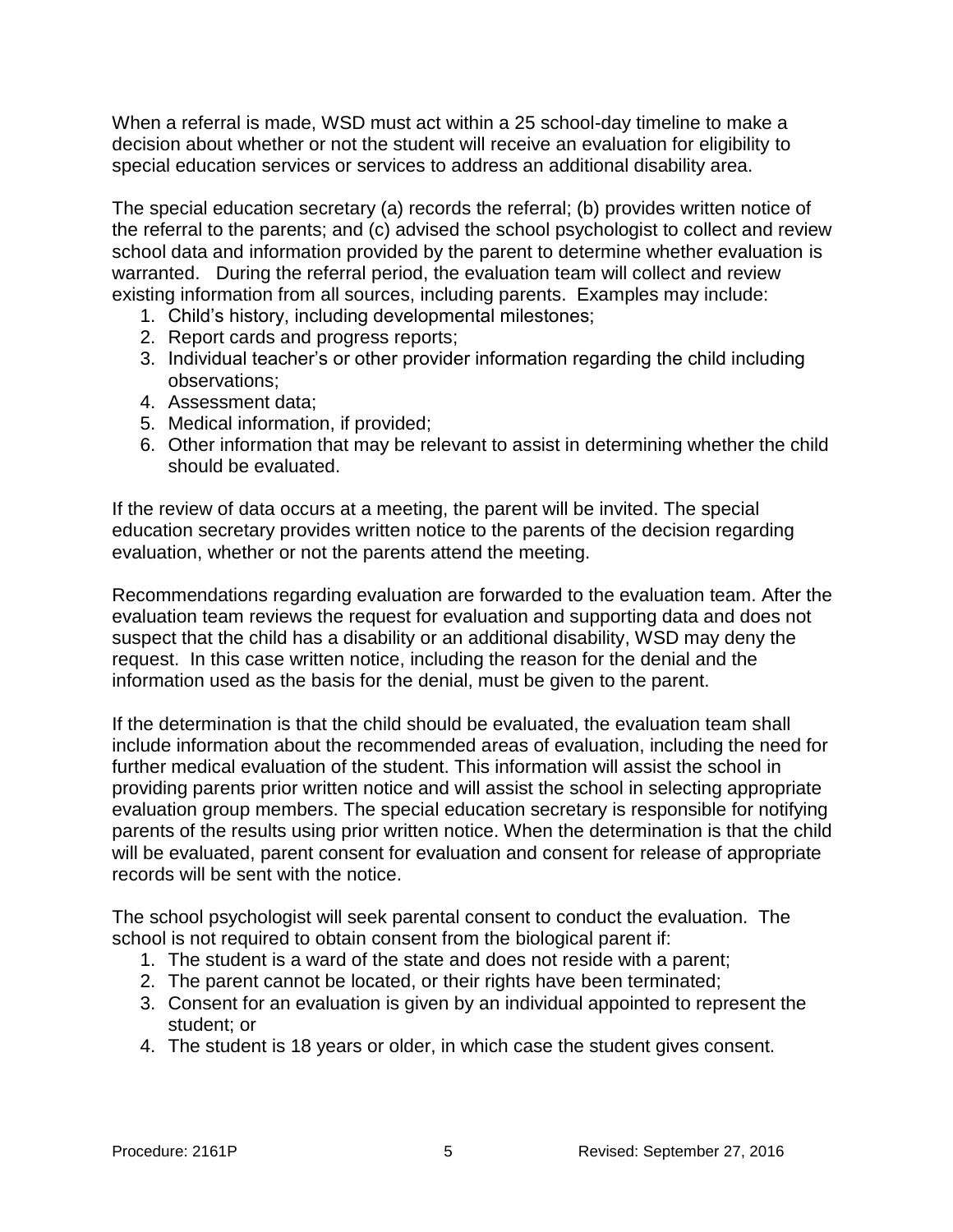When the parent provides consent, the WSD will select an evaluation team. The evaluation team is to complete the evaluation within 35 school days after the WSD's receipt of parent consent, unless:

- 1. The parents and WSD agree in writing to extending the timeline;
- 2. The parent fails or refuses to make the student available for the evaluation; or
- 3. The student enrolls in another school district after the evaluation is begun but before completion and the parent and new district have an agreement for completion of the evaluation.

If the student withdraws from WSD after the evaluation is begun but before completion, the new school district will be responsible for completion of the evaluation. In this case, WSD will provide information to the new school district regarding the evaluation activities completed at the time of withdrawal.

If a parent does not provide written, informed consent for the evaluation, the special education secretary will notify the evaluation team. The superintendent will make a determination as to whether to use mediation to seek agreement to evaluate or file a due process hearing to override the parent's refusal to consent.

#### **Evaluation Requirements**

The purpose of the evaluation is to collect information about a student's functional, developmental and academic skills and achievements from a variety of sources, to determine whether a student qualifies for special education and related services, and to develop an IEP. This includes information provided by the parent. All information gathered in this process is reviewed by the IEP team or other group of qualified professionals.

The evaluation must be an individual assessment designed to determine:

- 1. Whether the student is eligible for special education and any necessary related services; and
- 2. The nature and extent of special education and related services needed by the student, including information related to enabling the child to be involved in and progress in the general education curriculum.

WSD shall select the members of the evaluation team. Members selected must be knowledgeable about the student and the areas of suspected disabilities. Qualifications of a group member include having the appropriate professional license or certification and may include outside practitioners when necessary. When assessing for specific learning disabilities, the parent and a group of qualified professionals must be part of the group. If the student requires a medical evaluation in order to determine eligibility, the district will coordinate with the parents to arrange for the evaluation at school expense or through the use of public or private insurance if the parent consents to allow the WSD to use the insurance.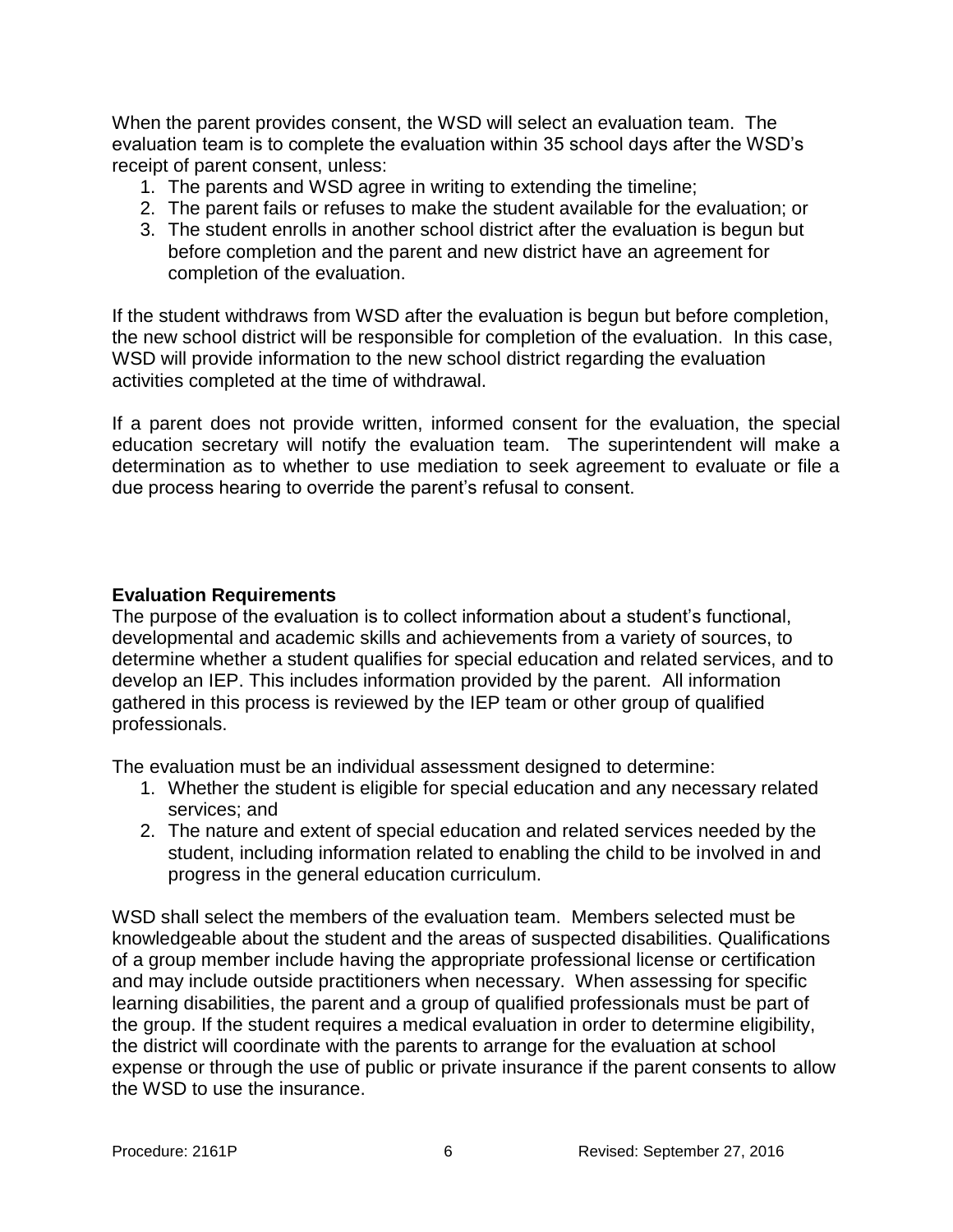There are many legal requirements for conducting evaluations. Evaluation procedures or materials must be free of racial, cultural or sexual/gender bias and they must be used for the purpose for which they are valid and reliable. Tests must be appropriate for the student's age and stage of developmental level. Tests should be administered in the native language of the student or conducted in the mode of communication most familiar to the student. If it appears to be clearly not feasible to conduct a procedure or test in the mode of communication most frequently used by the student, the IEP team will contact the superintendent to develop an individualized strategy for valid evaluation of the student's skills. The inclusion of parents in this collaboration is desirable and strongly encouraged.

Specific areas to be included in the evaluation are determined by the school psychologist and other qualified professionals, as appropriate, as part of a review of existing data concerning the student. The evaluation does not rely on one source or procedure as the sole criterion for determination and should include:

- 1. Review of existing data, including corresponding response to intervention (RTI) documentation;
- 2. Relevant functional and developmental information;
- 3. Information from parents;
- 4. Information from other providers;
- 5. Information related to enabling access to and progress within the general education curriculum and assisting in determining whether there is a disability and the content of the IEP;
- 6. Current classroom-based evaluations, using criterion-referenced and curriculumbased methods, anecdotal records and observations;
- 7. Teacher and related service providers' observations;
- 8. Testing and other evaluation materials, which may include medical or other evaluations when necessary.

All current evaluation data as well as data previously reviewed by the team must be considered. Professional members of the evaluation team need to be familiar with qualifying disability definitions and criteria in federal and state rules. This review of existing data may be in the form of a meeting of IEP team members, or may be conducted without a meeting. It includes data provided by parents, data gathered in the general education classroom or from state and district level assessments. The data may provide information about the student's physical condition, social or cultural background and adaptive behavior.

When additional assessments are necessary, the evaluation team has the responsibility of selecting, administering, interpreting and making judgments about evaluation methods and results, and ensuring the tests and assessments are administered by qualified personnel in accordance with the instructions of the test producer. The gathering of additional data in combination with existing data must be sufficiently comprehensive to address all areas of the suspected disability and any special education needs, whether linked to the disability category or not. If the IEP team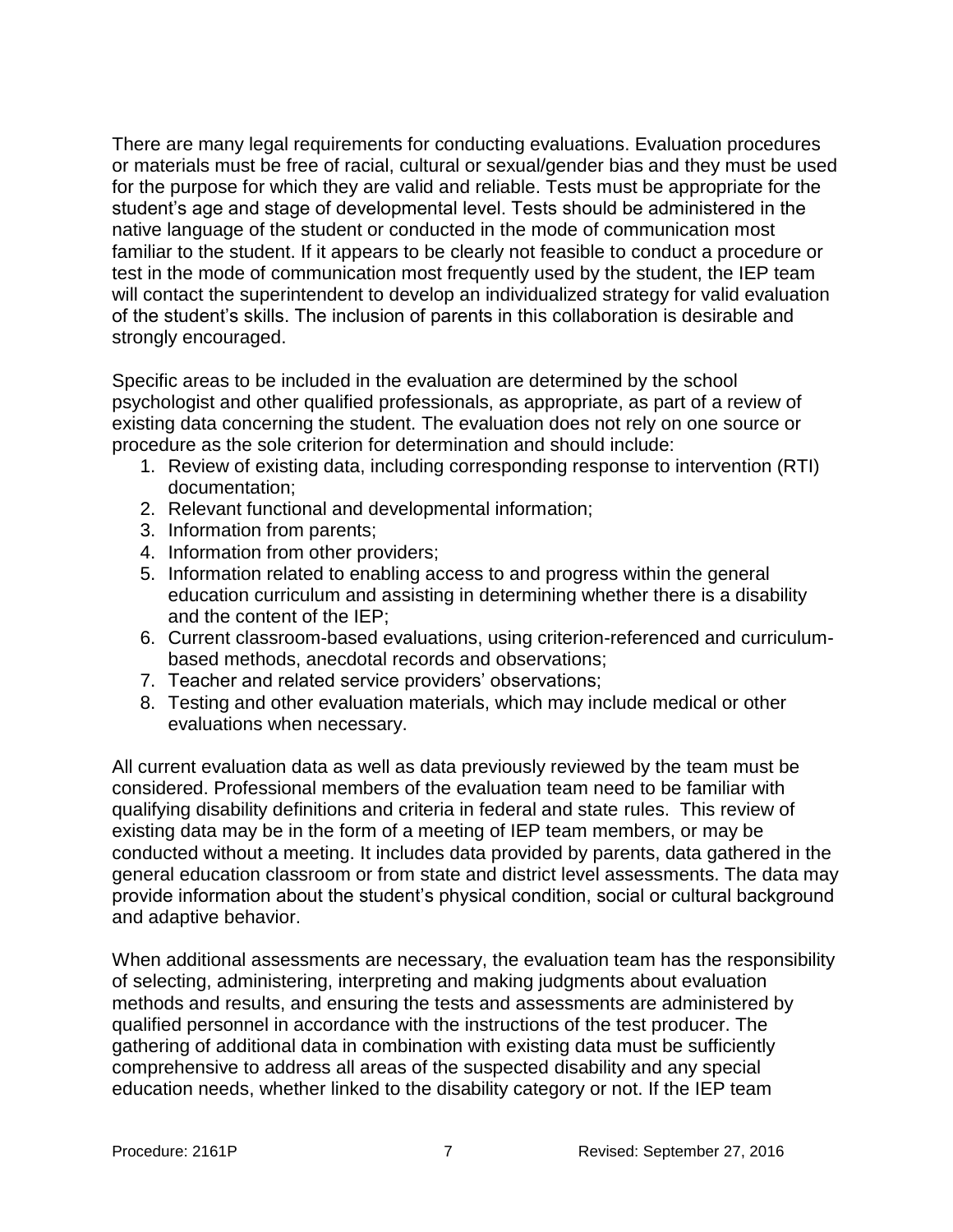determines that no additional data are needed, the special education secretary will notify the student's parent of that determination and the reasons for it, and inform them of their right to request additional assessments. WSD will complete the evaluation using existing data.

Parents and school staff are encouraged to work toward consensus, but the school has the ultimate responsibility to determine whether the student has a disability of not. The special education secretary will provide the parent with prior written notice of the eligibility decision, as well as a copy of the evaluation report. If the parent disagrees with the eligibility decision, the evaluation team will inform them of their dispute resolution options described in the procedural safeguards.

## **Evaluation of Transfer Students**

If a student is accepted into a 45 school day diagnostic placement while an evaluation process is pending from the sending district, the sending district is responsible for completing the evaluation according to established timelines and criteria. WSD is not responsible for evaluation for eligibility of special education for students during the 45 day diagnostic placement.

## **Eligibility**

The evaluation team and the parent will determine whether or not the student is a special education student.

- 1. A student is not eligible if the determinant factor is lack of appropriate instruction in reading or math, based upon the state's grade level expectations or limited English proficiency.
- 2. Eligibility may be determined by documented professional judgment when:
	- a) Properly validated tests are unavailable; or
	- b) Corroborating evidence indicates that results were influenced due to measuring a disability.

The parent will be provided with a copy of the evaluation report and the documentation of determination of eligibility.

Parents will also be provided with prior written notice of the eligibility decision within ten school days of the decision. The special education secretary is responsible for sending the notice.

Students remain eligible for special education services until one of four events occurs:

- 1. The student is determined through a reevaluation to no longer be eligible for special education;
- 2. The student has met WSD's high school graduation requirements; or
- 3. The student has reached age 21. A special education student, whose 21st birthday occurs after August 31, shall continue to be eligible for special education and any necessary related services for the remainder of the school year.
- 4. The parent or adult student submits a written revocation to consent pursuant to WAC 392-172A-03000(2)(e).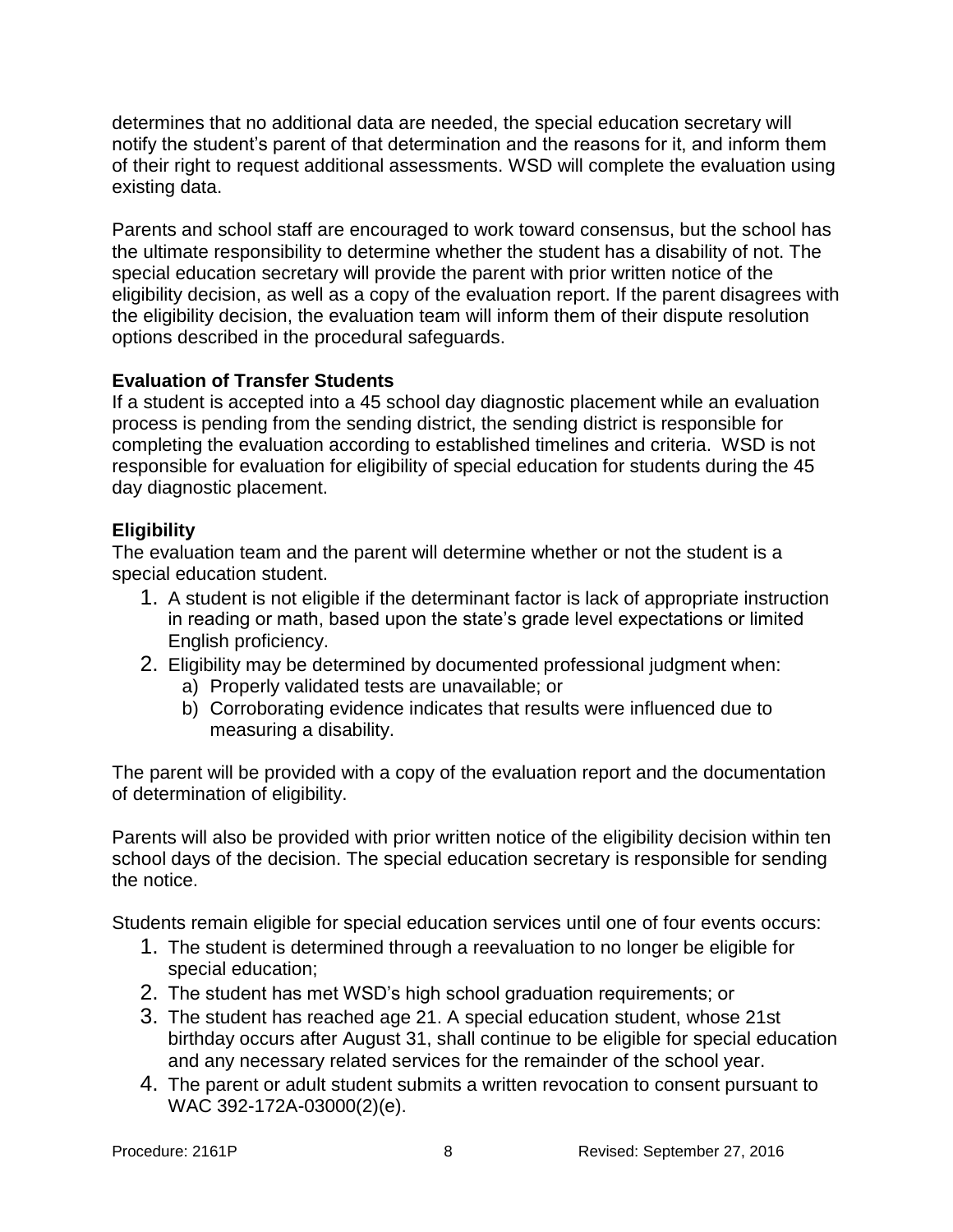When a special education student is expected to graduate prior to age 21, or when graduation is part of the transition plan, the IEP team will document a student's progress towards achieving course credits towards graduation on the transition portion of the IEP. WSD will provide prior written notice to parents and adult students that the student is expected to graduate and will no longer be eligible for special education services. WSD will also provide the parents and student with a summary of academic achievement and functional performance and recommendations to assist the student with postsecondary goals.

## **Evaluation Report**

Each person conducting an assessment of the student will specify the procedures and instruments used and their results and the significance of findings related to the student's instructional program, including a specification of the factors interfering with performance and the special education and related services needed.

The evaluation team will determine who is most appropriate to develop the evaluation report reflecting the evaluation information. This will be completed before the conclusion of the evaluation period and will, at a minimum:

- 1. Identify the disability which requires special education and related services, if a disability exists;
- 2. Discuss assessments and review data supporting conclusions regarding eligibility;
- 3. Include the additional information required for the specific learning disability eligibility category;
- 4. Describe how the disability or disabilities affect the student's involvement and progress in the general curriculum;
- 5. Make recommendations to the IEP team with respect to special education and related services needed, materials or equipment, instructional and curricular practices, student management strategies, the need for Extended School Year (ESY) services and location of services;
- 6. Include other information, as determined through the evaluation process and parent input;
- 7. Include the additional information required for the specific learning disability eligibility category;
- 8. Provide any necessary professional judgments and the facts or reasons in support of the judgments; and
- 9. Be signed and dated by the evaluation group members certifying their agreement. Any group member who disagrees with the conclusions shall prepare a statement presenting the conclusion.

The special education secretary is responsible for notifying parents of the date, time and location of evaluation meetings by following the procedures in the parent participation section for inviting parents to meetings.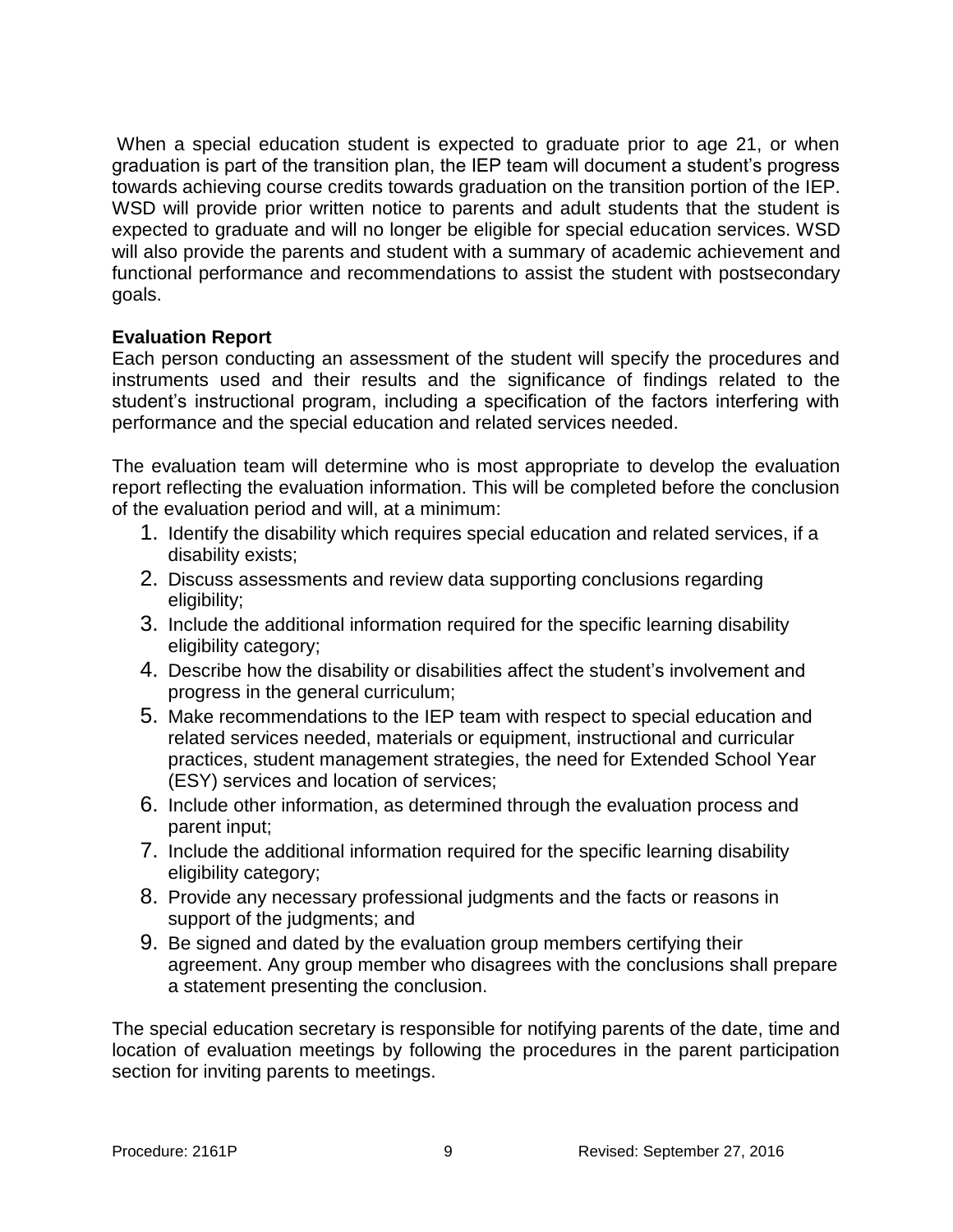#### **Reevaluations**

A reevaluation of a student receiving special education or related services is conducted if academic achievement and functional performance has improved to warrant a reevaluation, if the IEP team suspects that the student may no longer be a student with a disability or if the child's parent or teacher requests a reevaluation. A reevaluation does not occur more than once per year, unless parent and school agree otherwise. A reevaluation must occur at least once every three years, unless parent and school staff agrees that a reevaluation is unnecessary. An agreement that an evaluation is unnecessary shall be confirmed in writing to the parent. The school psychologist will schedule a review of this determination and notify the special education secretary.

Students who turn six who met the eligibility requirements for the disability category of "Developmentally Delayed" (DD) under the criteria for ages three to six years need not be reevaluated at age six under the criteria for six to nine years until three years after their initial evaluation was completed.

Students who were previously eligible under the category "Developmentally Delayed" must be reevaluated before age nine to determine eligibility within another category.

As part of any reevaluation, the IEP team members and other professionals WSD determines appropriate will review existing data that includes:

- 1. Evaluations and information provided by the parents;
- 2. Current classroom-based assessment, local or state assessments and classroom based observations; and
- 3. Observations by other teachers and related services providers' data.

Based on this review the team will determine whether any additional data is necessary to determine:

- 1. Whether the student continues to be eligible for special education and any necessary related services;
- 2. The present levels of performance and educational needs; and
- 3. Whether any additions or modifications to the student's program are needed.

This review can occur with or without a meeting or through individual review. If the IEP team members and any other persons reviewing the data determine that no further testing is necessary, WSD will notify the parents of this determination, using written prior notice and will inform parents that they have the right to request assessments if they disagree with the determination that additional testing is not necessary. Parent consent is not required if the reevaluation does not require additional testing.

- a) If additional testing is needed, the school psychologist will request written parental consent for reevaluation and provide prior written notice identifying the areas of assessment.
- b) If the parents do not return the signed consent form, WSD shall send another letter explaining the need for reevaluation and parent consent and will enclose another consent form and a copy of the prior written notice. In addition, WSD will document its reasonable attempts to obtain consent such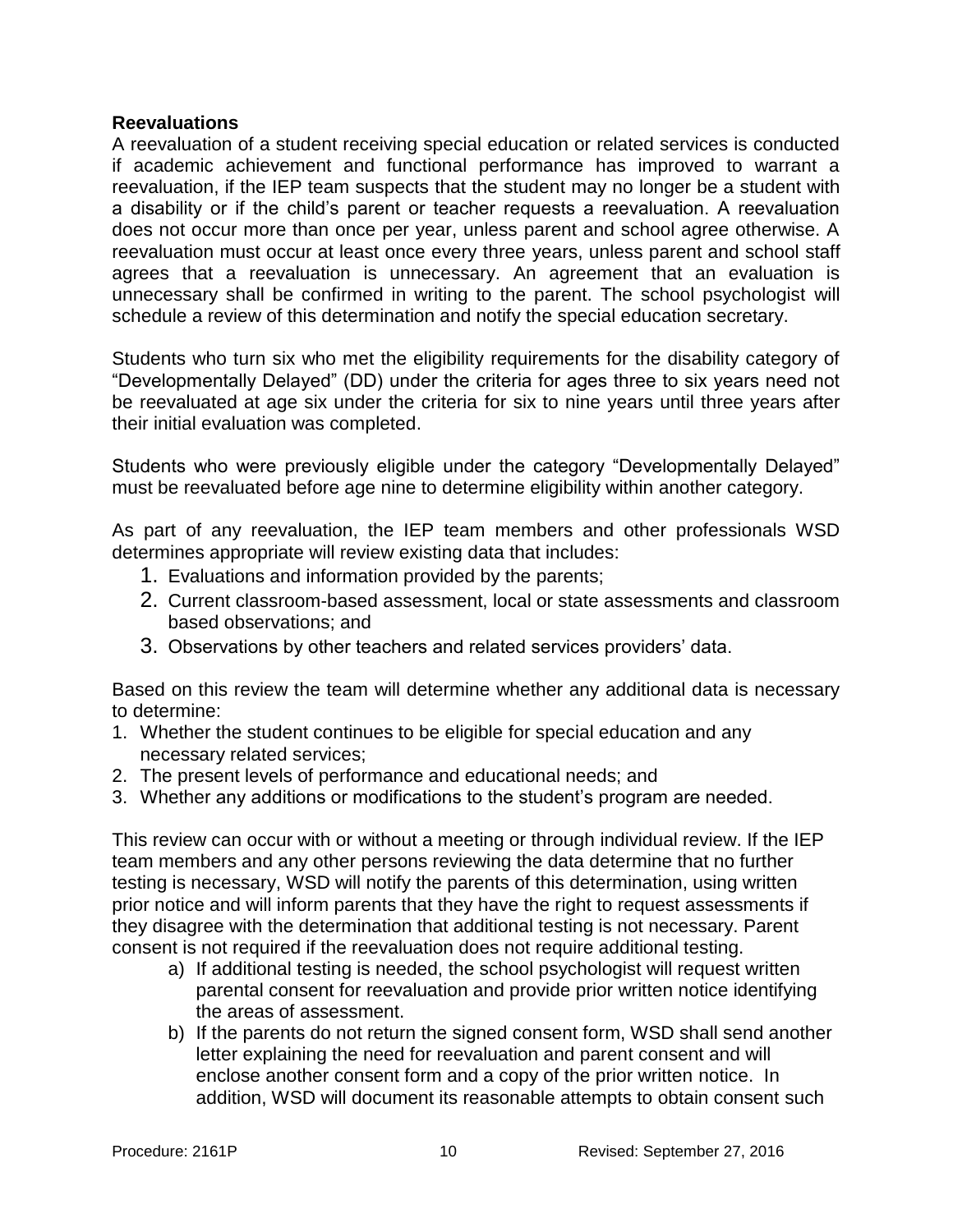as telephone calls, emails, personal contact and other efforts to obtain consent;

- c) If the parents do not respond to the request for consent, and WSD has documented its reasonable attempts to obtain consent, WSD can proceed with the reevaluation; and
- d) If the parents refuse to consent to the reevaluation, the evaluation group will notify the superintendent so that WSD can determine whether it will seek mediation in order to obtain consent or request a due process hearing to ask an administrative judge to override the parents' refusal to consent.

After the reevaluation is completed, the special education secretary will invite parents to the eligibility meeting and provide prior written notice after the meeting of the results of the reevaluation to parents in their primary language, indicating one or more of the following:

- 1. Whether the student continues to be eligible and in need of special education;
- 2. Present levels of performance and educational needs of the student; and
- 3. Whether any additions or modifications to the special education and related services are needed to enable the student to meet IEP annual goals and to participate, as appropriate, in the general curriculum.

This notice will occur within ten school days of the eligibility decision. The special education secretary is responsible for sending the notice.

#### **Reevaluation and Graduation**

No reevaluation is required when special education eligibility terminates due to graduation from high school with a regular diploma or due to reaching the end of the school year during which the student turned 21. Instead, WSD will provide prior written notice to the student and/or the parent (one month before the student's anticipated last day of school) and the IEP team will provide the student with a summary of academic achievement and functional performance including recommendations on how to assist the student in meeting post-secondary goals. This summary will be provided to the student at the time of the final year's IEP meeting. The transition services coordinator is responsible for assuring that the IEP team completes the summary of academic achievement and functional performance.

#### **Independent Educational Evaluations (IEE)**

Parents of students eligible for special education, students referred for special education and determined to not be eligible or students determined not to need an evaluation have a right to obtain an IEE at public expense, without unnecessary delay, each time WSD conducts an evaluation of the student.

When parents request an IEE, WSD must decide within 15 calendar days whether or not it agrees to provide it. Any parent request for an independent evaluation should be immediately referred to the principal*.* The principal and evaluation team shall review the request and determine whether the request is warranted. If WSD agrees to provide an IEE, arrangements will be made promptly. If WSD denies the request to pay for an IEE,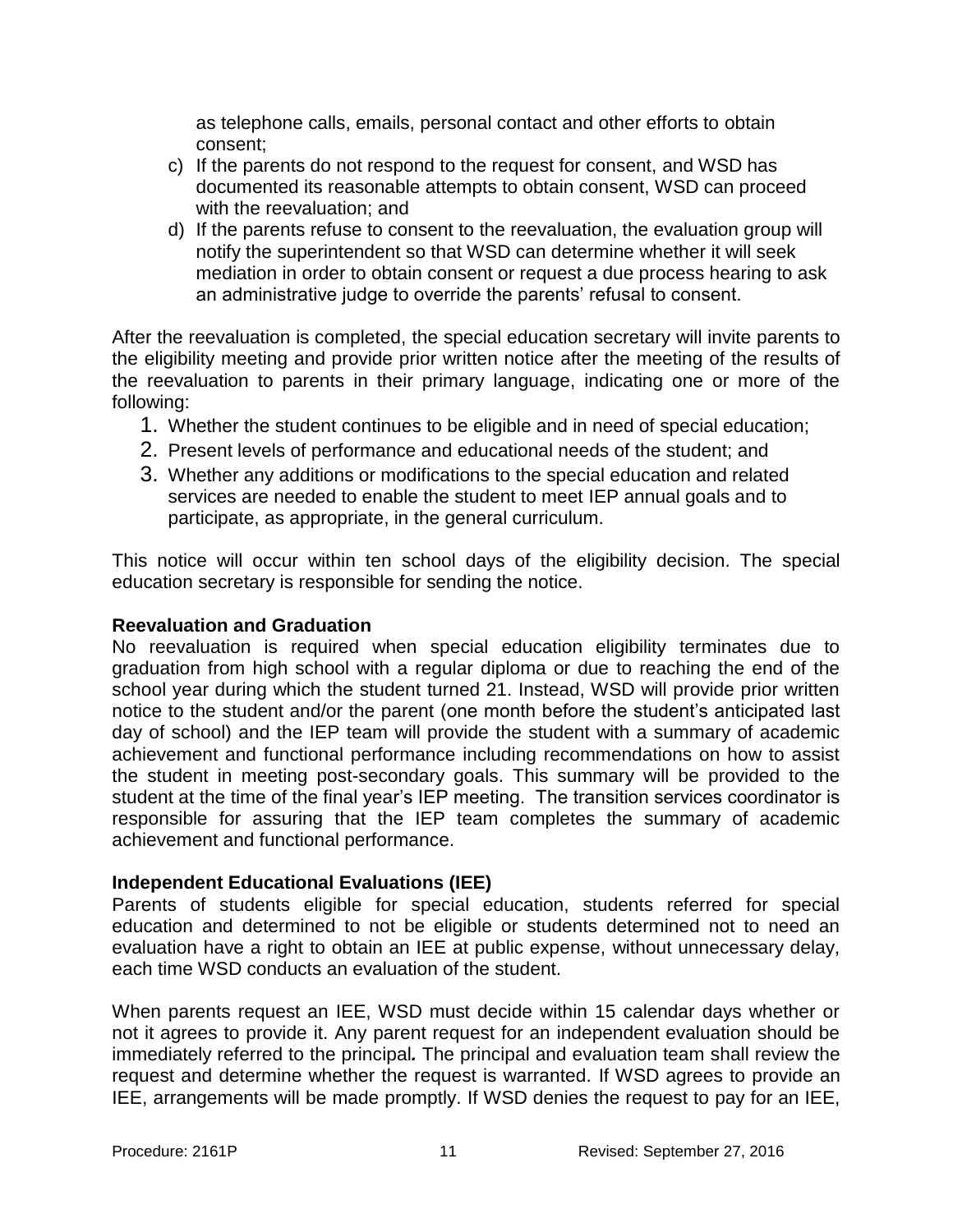it must file for a due process hearing within 15 calendar days of the parent's request. WSD may request mediation as an option after filing the due process hearing. If the parents withdraw their request for an IEE, the due process hearing can be dismissed.

When a parent requests an IEE, WSD must provide parents a list of WSD criteria and evaluators. If WSD initiates a hearing and a decision is made that WSD's evaluation is appropriate, the parent still has the right to an IEE but not a public expense. A parent is only entitled to one IEE at public expense each time WSD conducts an evaluation with which the parent disagrees.

If the parent obtains an IEE at either public or private expense, any results of the IEE must be considered by WSD if providing FAPE. The IEE may also be presented as evidence at a hearing regarding the student.

The following criteria are established for the selection of an individual to conduct an IEE at public expense. These criteria are established in order to identify the knowledge, experience and qualifications of individuals selected to conduct the evaluations. Any individual selected to conduct either a district evaluation or an IEE must be:

- 1. Licensed, credentialed or otherwise qualified within the state of Washington or state of residence/practice to perform an evaluation in the specific professional discipline for which an independent evaluation is sought;
- 2. Knowledgeable and experienced in evaluating children with similar disabilities;
- 3. Geographically located within the state of Washington; and
- 4. Available to WSD at a maximum fee which does not exceed by more than 25% the prevailing average for similar evaluations within the state of Washington.

Exceptions to the criteria will be granted only when it can be shown that the unique circumstances of the child or the disability:

- 1. Make it impossible to identify anyone within the state of Washington who holds the appropriate credentials or experience necessary to conduct the evaluation or;
- 2. Require a specialized evaluator whose fee exceeds the prevailing average by more than 25% or;
- 3. Include factors which would warrant an exception in order to obtain an appropriate evaluation.

## **Individualized Education Programs (IEP)**

## **Transitions of Birth-to-Three Students to Preschool**

CDHL/WSD will participate in transition planning conferences, arranged by the designated Part C lead agency and the home school district, for each student to whom Part C services have been provided by CDHL/WSD, and who may be eligible for preschool services. Transition plans will be designed to promote uninterrupted provision of appropriate services to the child*.* 

The regional Family Resource Coordinator (FRC) and the child's home school district are responsible for the timely execution of transition planning conferences, that are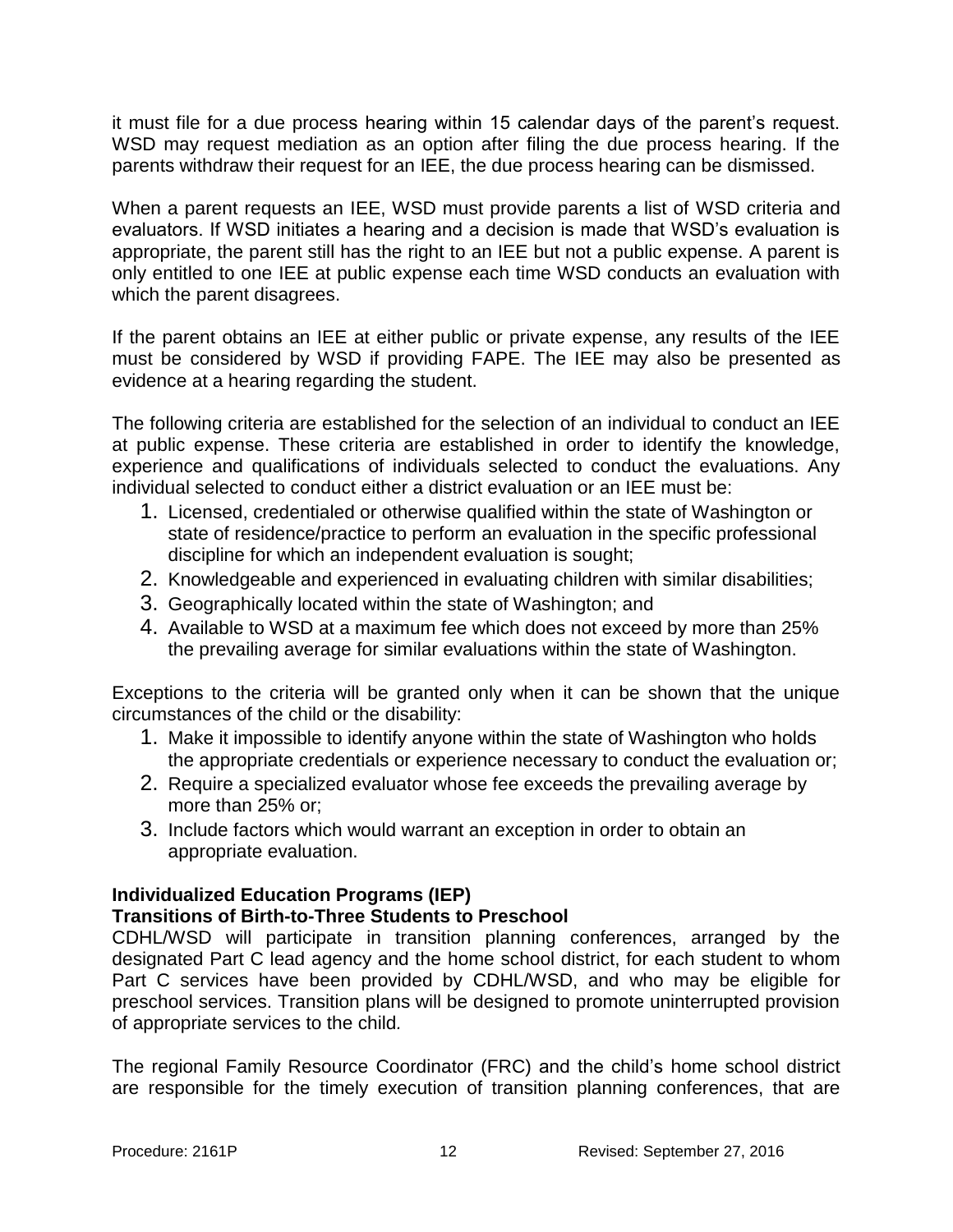arranged at least 90 days before the student's third birthday, and the CDHL/WSD Early Childhood Specialist will participate in the meeting.

- 1. Participants will review the child's program options for the period from the child's third birthday through the remainder of the school year;
- 2. If a student is determined eligible for special education services, the CDHL/WSD Early Intervention Specialist will provide input, upon the request of the home school district, for the development and implementation of the IEP by the student's third birthday. If the third birthday is not during the school year, the home school district may set the IEP start date for the beginning of the school year.

#### **IEP Development**

The IEP is the written statement reflecting the implementation of instructional programs and other services for special education students based on the evaluation and student needs.

An IEP must be in effect on or before the initiation of special education services. The IEP must be developed within 30 calendar days after the student's initial determination of eligibility for special services. IEPs must be updated annually, or revised more frequently if needed to adjust the program and services.

Parent consent is required before the initial provision of special education services. If a parent refuses to consent to the provision of special education services, WSD may not use mediation or due process to override a parent's refusal. When a parent refuses to provide consent, the superintendent will notify the parent that WSD does not have a FAPE obligation to the student. The notification will be documented in the student's file.

WSD will maintain a copy of the current IEP, which is accessible to all staff members responsible for providing education, other services or implementation of the IEP. All staff members will be informed of their responsibilities for its implementation. This includes not only teachers and other service providers, but also bus drivers, playground and lunchroom supervisors, nursing staff and others who may be responsible for the proper implementation. The principal is responsible for ensuring staff members are knowledgeable about their responsibilities.

IEPs will be implemented without undue delay following IEP meetings, regardless of the payment source for special education or related services.

Parents are members of the IEP team and shall have the opportunity to fully participate. WSD will make sure parents understand the proceedings; including arranging for an interpreter for parents whose native language is other than ASL or English. WSD will also ensure meeting locations are accessible. The special education secretary is responsible for coordinating interpreters and making arrangements for the meeting location.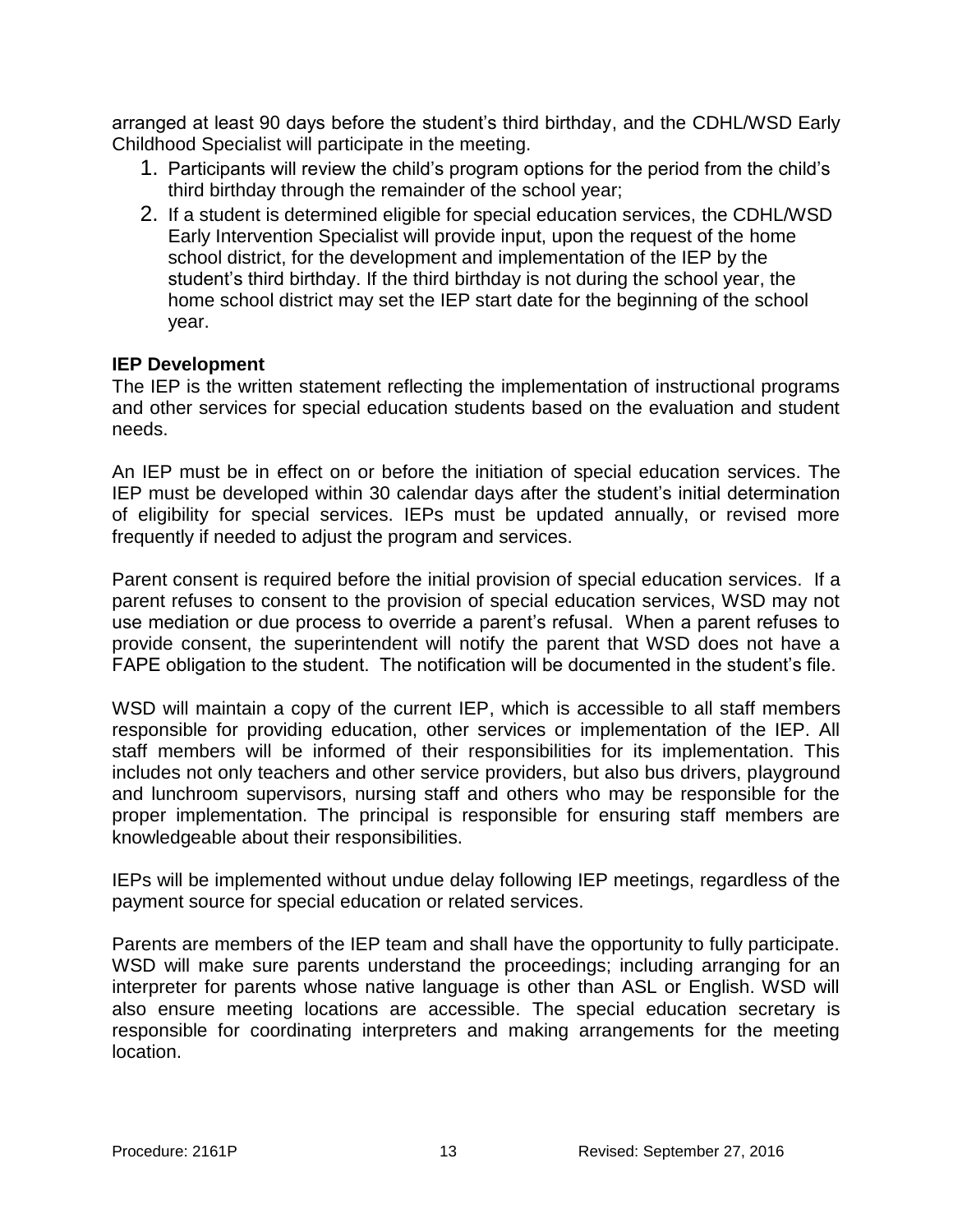WSD will provide parents/guardians with a copy of WSD's *"Isolation and Restraint of Students with IEPs and Section 504 Plans"* policy 3247) when the student's IEP is created.

The IEP team includes:

- 1. The parent(s) of the student;
- 2. Not less than one special education teacher, or if appropriate, not less than one special education provider of the student;
- 3. A representative of WSD, who is qualified to provide or supervise the provision of special education and related services, is knowledgeable about general education curriculum, and is knowledgeable about the availability of WSD resources;
- 4. An individual who can interpret the instructional implications of the evaluation results;
- 5. Any other individuals who have knowledge or special expertise about the student. These individuals may be invited by both WSD and the parents, at the discretion of the person making the invitation;
- 6. The student, when appropriate, or when required; students must be invited when the purpose of the meeting includes discussion of transition needs or services;
- 7. An agency representative may be invited. If the agency representative can not attend the meeting, WSD shall keep the representative informed of the meeting and obtain agency information that will assist in the service provision;
- 8. Students must be invited when the purpose of the meeting includes discussion of transition needs or services.

The parents and WSD must agree in writing before any of the above team members are excused from all or part of a meeting. If a team member's area of the IEP is being discussed or modified, the parent and WSD must consent to their excusal. The specific team member must provide advance written input for their part of the IEP prior to the meeting. Permission for excusal will be obtained at the start of the IEP meeting. Existing team members may fill more than one of these roles if they meet the criteria for the role.

Sometimes parents do not attend IEP meetings. There will also be times the parents do not agree with the IEP as proposed, and despite attempts to reach agreement on IEP content, the team does not reach agreement. If a parent attends the IEP meeting and agreement is not reached on the IEP, the team shall determine whether another IEP meeting should be scheduled as soon as mutually possible, or whether there is enough information to complete the IEP. When the decision is made that the IEP will be implemented, WSD must send prior written notice of the decisions reached to the parent, including the date the IEP will be implemented.

When the parents do not attend the IEP meeting, despite WSD's efforts to ensure participation, or if the team does not reach agreement, it is WSD's obligation to offer an appropriate educational program. Additionally, WSD will: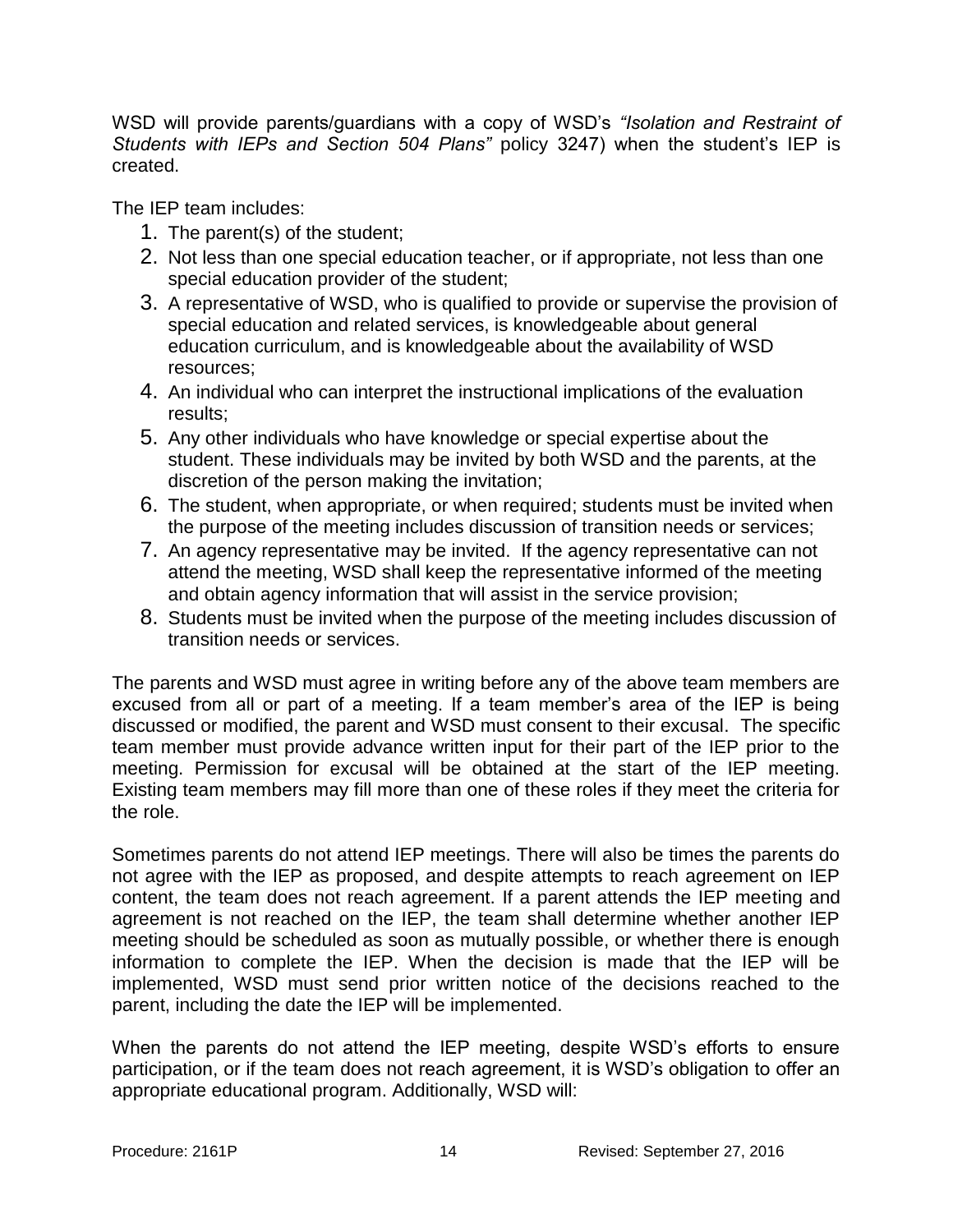- 1. Have IEP members present sign the IEP (or document participation if any member is unwilling to sign);
- 2. Send a copy to the parent, and provide the parent prior written notice that WSD intends to implement the IEP;
- 3. Maintain the documentation of actual or attempted contacts in the student's special education file when parents do not attend the meeting.

When making changes to an IEP after the annual IEP meeting for a school year, the parent and the special education facilitator may agree not to convene an IEP meeting for the purpose of making changes. The parent and WSD must complete a written document indicating the changes and inform IEP team members and appropriate individuals of the changes. If the parent requests that WSD revise the IEP to include the amendments, the Special Education Facilitator (SEF) will revise the IEP.

## **IEP Preparation and Content:**

IEP teams will consider the recommendations in the most recent evaluation to develop the IEP. In developing the IEP, the team should consider:

- 1. The strengths of the student including the academic, developmental and functional needs of the student and the concerns of the parents for enhancing the education of their child;
- 2. Whether positive behavioral interventions and supports, including a behavioral intervention plan, as defined by WAC 392-172A-01031, are needed to address the student's behavior;
- 3. Whether the student with limited English proficiency has language needs;
- 4. Whether Braille instruction is appropriate for a student who is blind or visually impaired;
- 5. Whether a student has other language and communication needs; and
- 6. Whether assistive technology devices or services are needed.

IEP content includes:

- 1. The student's present levels of academic and functional performance with a description of how the disability(ies) affect the student's involvement and progress in the general curriculum or preschool activities;
- 2. Measurable academic and functional annual goals for the student (including benchmarks or short term objectives if the student is participating in alternate assessments) that will meet the student's needs resulting from the disability(ies) to enable involvement and progress in the general curriculum or in preschool activities, and will meet the student's other educational needs;
- 3. A statement of special education services, any necessary related services, and supplementary aids and services based on peer-reviewed research to the extent practicable to be provided to the student and program modifications or supports for personnel so that the student may advance towards annual goals, progress in the general curriculum and be educated and participate with other special education students and non-disabled students and participate in extracurricular and other nonacademic activities;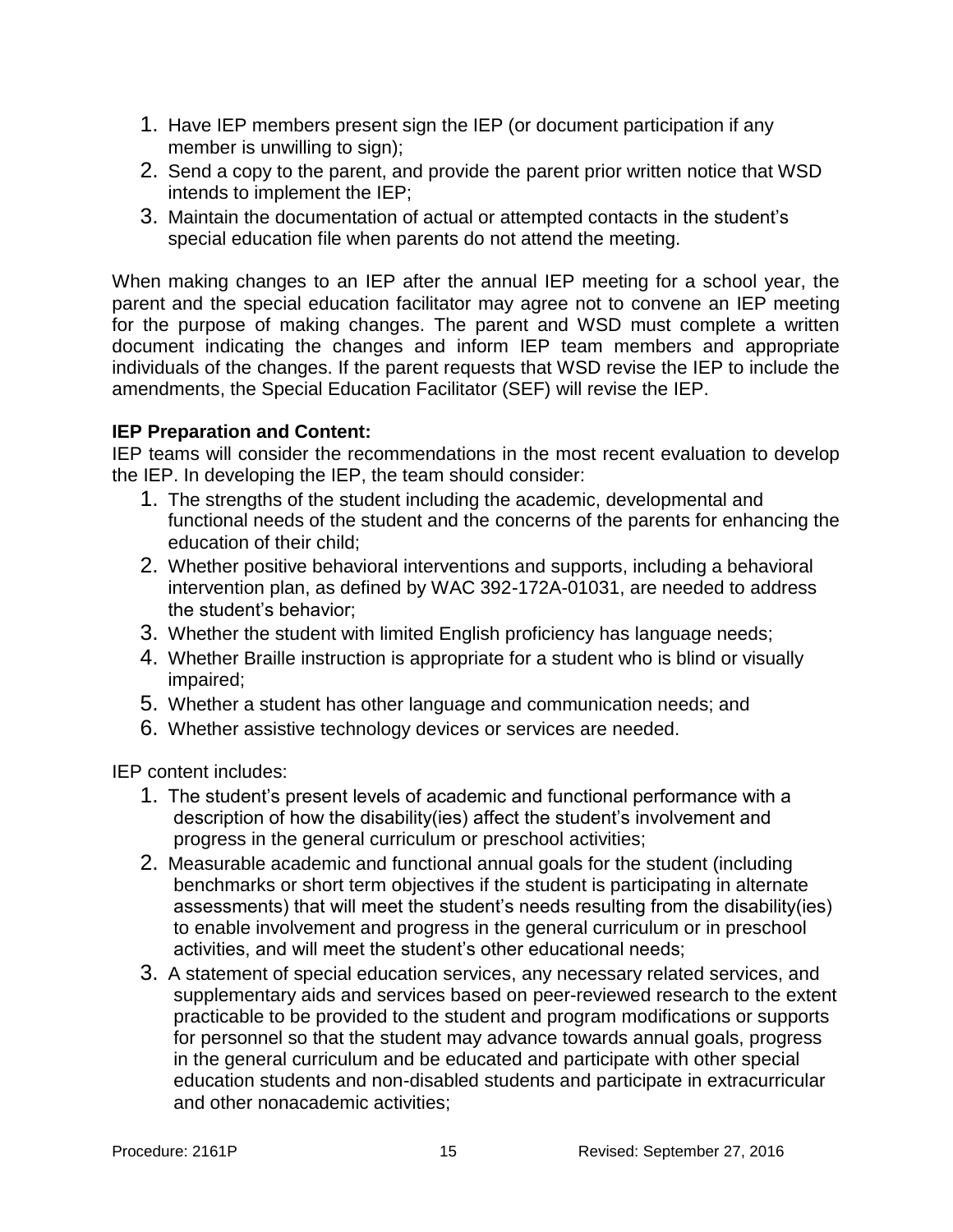- 4. A statement of the extent, if any, that the student will not participate with nondisabled students in general classroom, extra-curricular and non-academic activities;
- 5. A statement of any individual appropriate accommodations in the administration of state or other approved assessments of student achievement that are needed to measure academic achievement and functional performance of the child on state assessments. If the team determines that the student will not participate in a particular assessment, the IEP will address why the student cannot participate in the regular assessment(s) and why the particular alternative assessment is appropriate for the child;
- 6. The date for the beginning of services and the anticipated frequency, location and duration of services and modifications;
- 7. A statement of how the student's progress towards goals will be measured, how the student's parents will be regularly informed of their child's progress towards the annual goals and whether the progress is sufficient to enable the student to achieve the goal by the end of the year. Measurement of the student's progress will be based on the data collected as designated on the IEP. The individual responsible for implementing the goal is responsible for maintaining the data used to measure progress. Information to the parents can be provided at the same time the WSD issues progress reports or report cards, or other agreed times as identified in the IEP>
- 8. The projected beginning date for the special education and related services;
- 9. With an IEP that is in effect when the child turns 16, or sooner if the IEP team determines it is appropriate, a statement of needed transition services and any interagency responsibilities or needed linkages. The transition component must include appropriate measurable postsecondary goals based on age appropriate transition and assessments related to training, education, employment, and independent living skills where appropriate; and the transition services (including course of study) needed to assist the child in reaching those goals;
- 10. Emergency response protocols, if determined necessary by the IEP team for the student to receive FAPE and parents provide consent. Emergency response protocols must meet the requirements stated in WAC 293-172A-02105;
- 11. A behavioral intervention plan (BIP), if determined necessary by the IEP team for a student to receive FAPE. The BIP must meet the requirements stated in WAC 31-172A-01031;
- 12. The procedures by which parents/guardians will be notified of the use of isolation or restraint or a restraint device on their student (*Procedure 3247P: Use of Reasonable Force*);
- 13. A statement regarding transfer of rights at the age of majority. The special education facilitator will provide prior written notice to the student one year prior to student turning 18 years of age; and
- 14. Extended school year (ESY) services. The consideration for ESY services is a team decision, based on information provided in the evaluation report and based on the individual needs of a student. ESY services are not limited by categories of disability, or limited by type amount or duration of the services. If the need for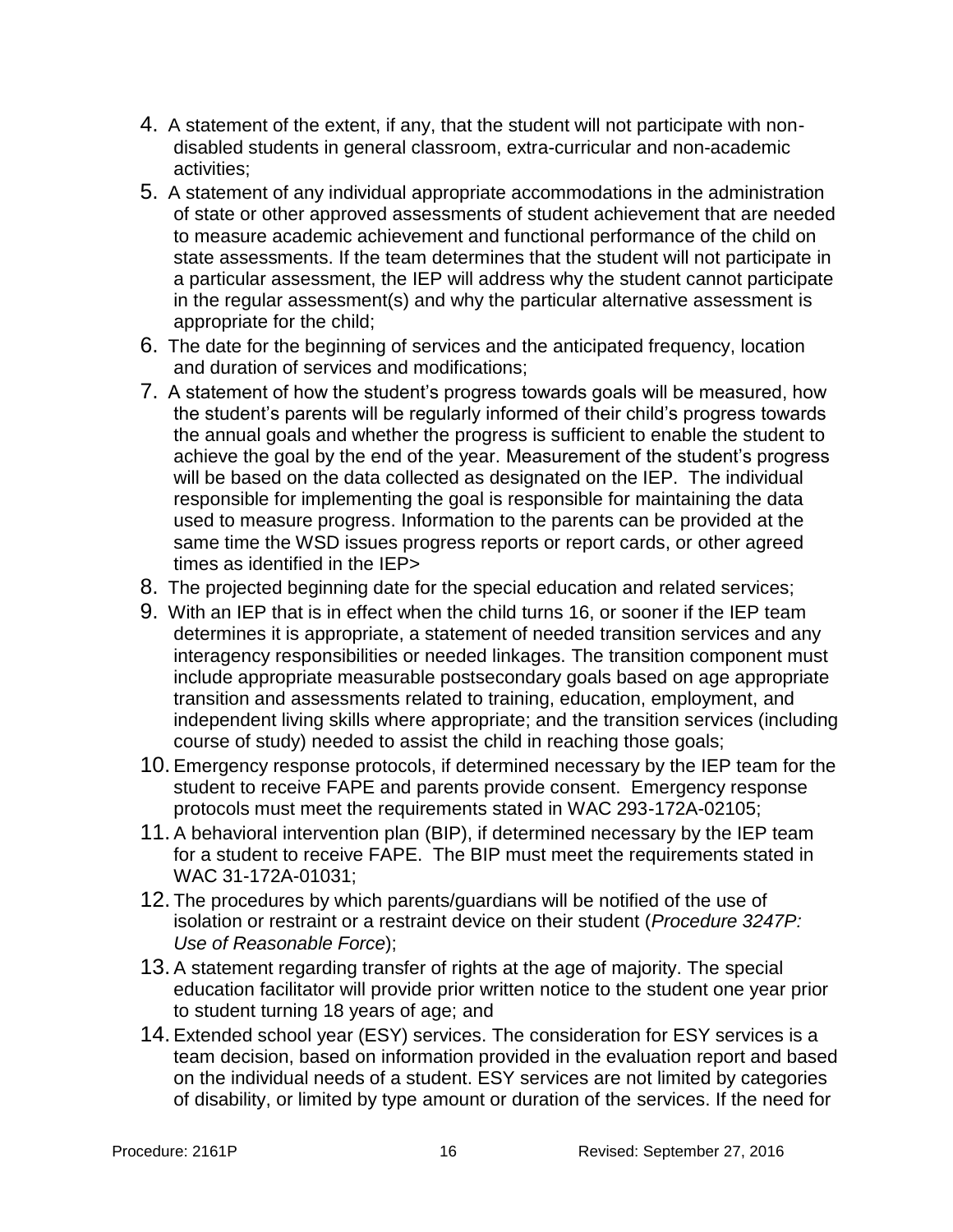ESY services is not addressed in the IEP and ESY services may be appropriate for the student, the IEP team will meet by May  $15<sup>th</sup>$  to address the need for ESY. Factors for the team to consider when determining the need for ESY may include, but are not limited to: 1) Evidence of regression or recoupment time based on documented evidence; or 2) A documented determination based on the professional judgment of the IEP team including consideration of the nature and severity of the student's disability, the rate of progress and emerging skills.

#### **Use of isolation, restraint and restraint devices:** A**.Definitions**

**1. Imminent**: The state or condition of being likely to occur at any moment or near at hand, rather than distant or remote.

2. **Isolation**: Restricting a student alone within a room or any other form of enclosure, from which the student may not leave. It does not include a student's voluntary use of a quiet instructional area to an unlocked area for purposes of carrying out an appropriate positive behavior intervention plan.

**3. Likelihood of serious harm**: A substantial risk that physical harm will be inflicted by a student:

a. upon his or her own person, as evidenced by threats or attempts to commit suicide or inflict physical harm on oneself;

b. upon another, as evidenced by behavior that has caused such harm or that places another person or persons in reasonable fear of sustaining such harm;

c. upon the property of others, as evidenced by behavior that has caused substantial loss or damage to the property of others; or

d. after the student has threatened the physical safety of another and has a history of one or more violent acts.

**4. Positive behavioral intervention**: Strategies and instruction that can be implemented in a strategic manner in order to provide alternatives to challenging behaviors, reinforce desired behaviors, and reduce or eliminate the frequency and severity of challenging behaviors. Positive behavioral interventions include the consideration of environmental factors that may trigger challenging behaviors and teaching a student the skills to manage his or her own behavior.

**5. Restraint**: Physical intervention or force used to control a student, including the use of a restraint device. It does not include appropriate use of a prescribed medical, orthopedic or therapeutic device when used as intended, such as to achieve proper body position, balance or alignment or to permit a student to safely participate in activities.

**6. Restraint device:** A device used to assist in controlling a student, including, but not limited to, metal handcuffs, plastic ties, ankle restraints, leather cuffs, other hospital-type restraints, pepper spray, tasers, or batons. Restraint device does not mean a seat harness used to safely transport students. This definition is consistent with RCW 28A.600.485(1)©, and is not intended to endorse or encourage the use of such devices or techniques with WSD students.

**B. Practices presumed to be unreasonable when correcting or restraining any student under the age of 18.**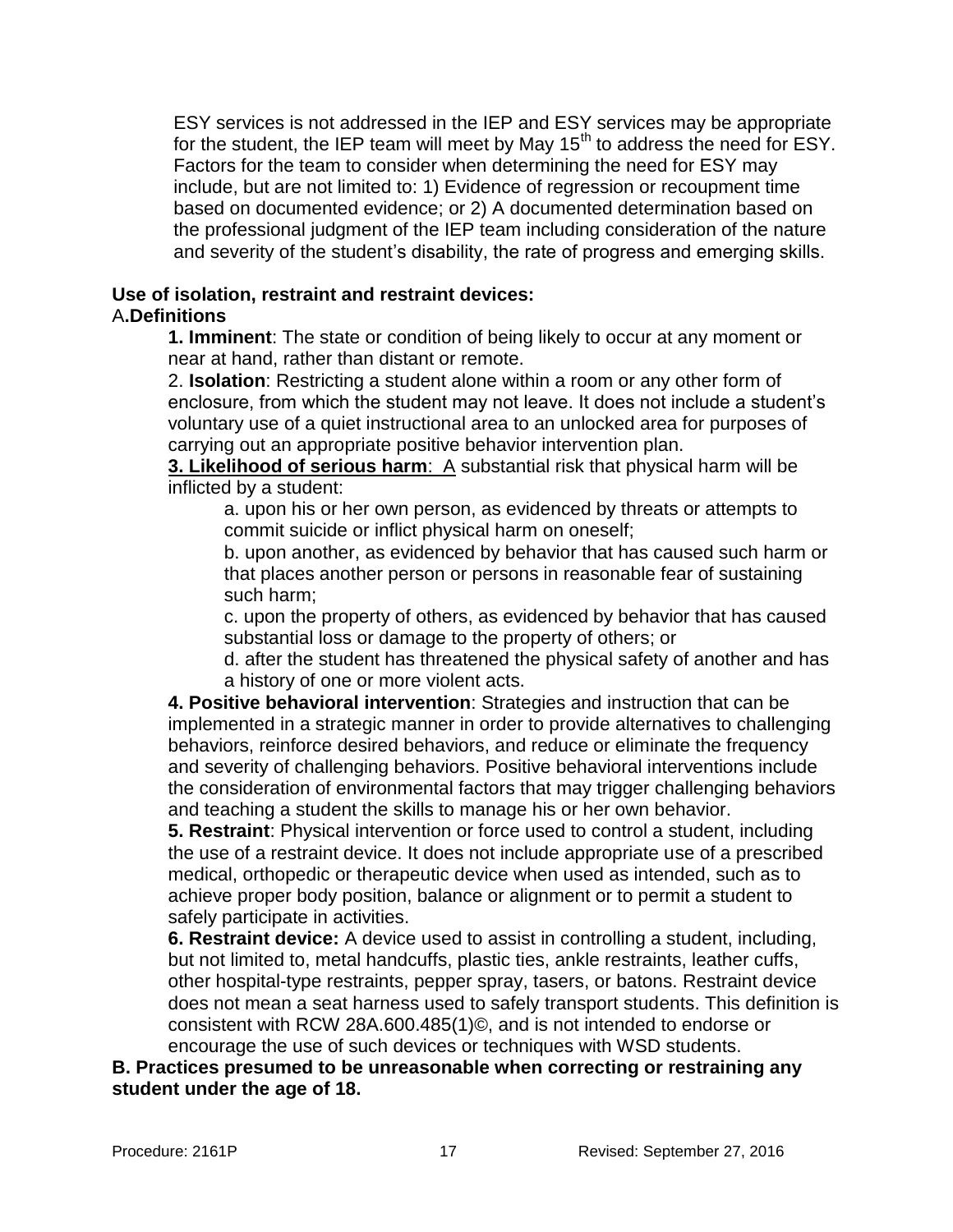Under RCW 9A.16.100, the following is a non-exclusive list of acts that are presumed unreasonable when correcting or restraining a child:

- 1. Throwing, kicking, burning, or cutting a child;
- 2. Striking a child with a closed fist;
- 3. Shaking a child under the age of three;
- 4. Interfering with a child's breathing;
- 5. Threatening a child with a deadly weapon; or
- 6. Doing any other act that is likely to cause bodily harm to a student greater than transient pain or minor temporary marks.

This non-exclusive list should not be read so as to imply that another, unlisted form of correction or restraint is permissible. Whether or not an unlisted use of force or restraint is presumptively permissible depends upon a balanced consideration of all relevant state laws and regulations, and whether the use is reasonable under the totality of the circumstances.

## **C. Conditions specific to use of isolation:**

1. The isolation must be discontinued as soon as the likelihood of serious harm dissipated;

2. The enclosure will be ventilated, lighted, and temperature controlled from inside or outside for purposes of human occupancy.

3. The isolation enclosure will permit continuous visual monitoring of the student from outside the enclosure.

4. An adult responsible for supervising the student will remain in visual or auditory range of the student at all times.

5. Either the student shall be capable of releasing himself or herself fro the enclosure, or the student shall continuously remain within view of an adult responsible for supervising the student.

6. Any staff member of other adults using isolation must be trained and certified by a qualified provider in the use of isolation, unless trained personnel are not immediately avail able due to the unforeseeable nature of the emergency.

## **D. Conditions specific to use of restraint and restraint devices:**

1. The use of restraint or a restraint device must be discontinued as soon as the likelihood of serious harm has dissipated;

2. The restraint or restraint device will not interfere with the student's breathing;

3. Any staff member or other adults using restraint or restraint devices must be trained and certified by a qualified provider in the use of such restraint or restraint devices, unless trained personnel are not immediately available due to the unforeseeable nature of the emergency.

4. In the case of a restraint device, either the student will be capable of releasing himself or herself from the restraint device or the student shall continuously remain within view of an adult responsible for supervising the student.

## **E. Prohibted practices involving restraint, use of force, and discipline:**

The following practices are prohibited with students eligible for special education services

1. District personnel are prohibited from using aversive interventions;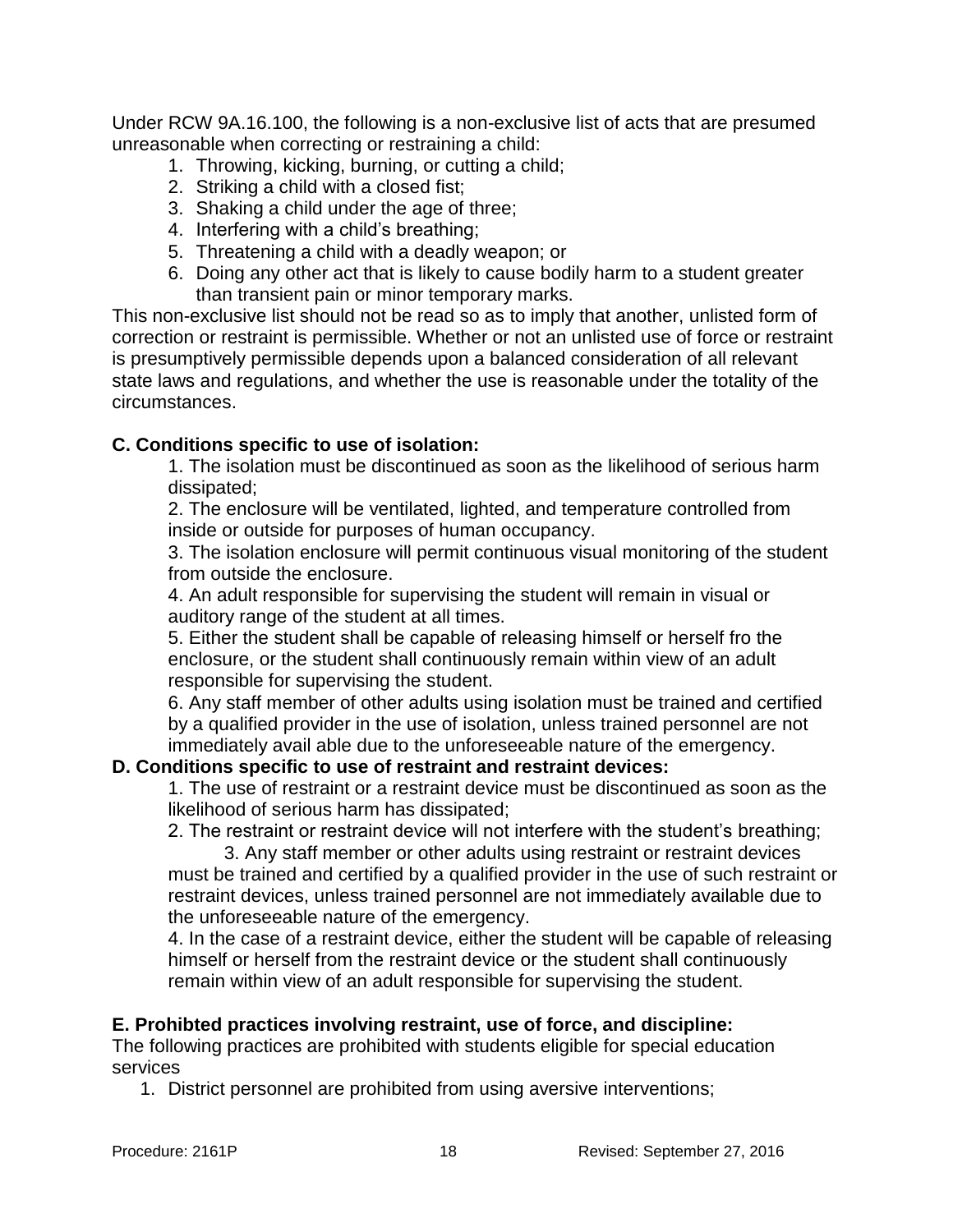- 2. District personal are prohibited from physically restraining or isolating a student, except when the student's behavior poses an imminent likelihood of serious harm as defined above;
- 3. No student may be stimulated by contact with electric current, including, but not limited to, tasers;
- 4. A student may not be denied or subjected to an unreasonable delay in the provision of food or liquid as a form of punishment;
- 5. A student may not be the recipient of force or restraint that is either unreasonable under the circumstances or deemed to be an unreasonable form of corporal punishment as a matter of state law (see above, for example, for a list of practices presumed to be unreasonable when used in correcting or restraining a child);
- 6. A student must not be denied or subjected to an unreasonable delay in the provision of common hygiene care;
- 7. A student must not be denied or subjected to an unreasonable delay in the provision of medication;
- 8. A student may not be excluded from his or her regular instructional or service area and isolated within a room or any other form of enclosure, except under the conditions set forth in WAC 392-172A-02110;
- 9. A student must not be forced to listen to noise or sound that the student finds painful;
- 10.A student must not be forced to smell or be prayed in the face with a noxious or potentially harmful substance;
- 11.A student must not be forced to taste or ingest a substance which is not commonly consumed in its existing form or concentration;
- 12.A student's head must not be partially or wholly submerged in water or any other liquid:
- 13.A student must not be physically restrained or immobilized by binding or otherwise attaching the student's limbs together or by binding or otherwise attaching any part of the students body to an object except under the conditions set forth in WAC 392-172A.02110.

## **F. Documentation and Reporting Requirements**

Districts must follow the documentation and reporting requirements for any use of isolation, restraint, or a restraint device consistent with RCW 28A.600.485 and the parental notification requirement of RCW 28A.155.210. See Policy and Procedure 3246. The principal or superintendent is responsible for ensuring proper documentation and reporting on any use of restraint or isolation is completed appropriately and accurately.

#### **Transfer Students**

Students who transfer from one district to another within the state continue to be eligible for special education and any necessary related services. When a special education student in a school district in Washington applies to WSD, the admissions team will review the student's records, including the IEP evaluation and supporting documents and any other records relating to the provision of special education or related services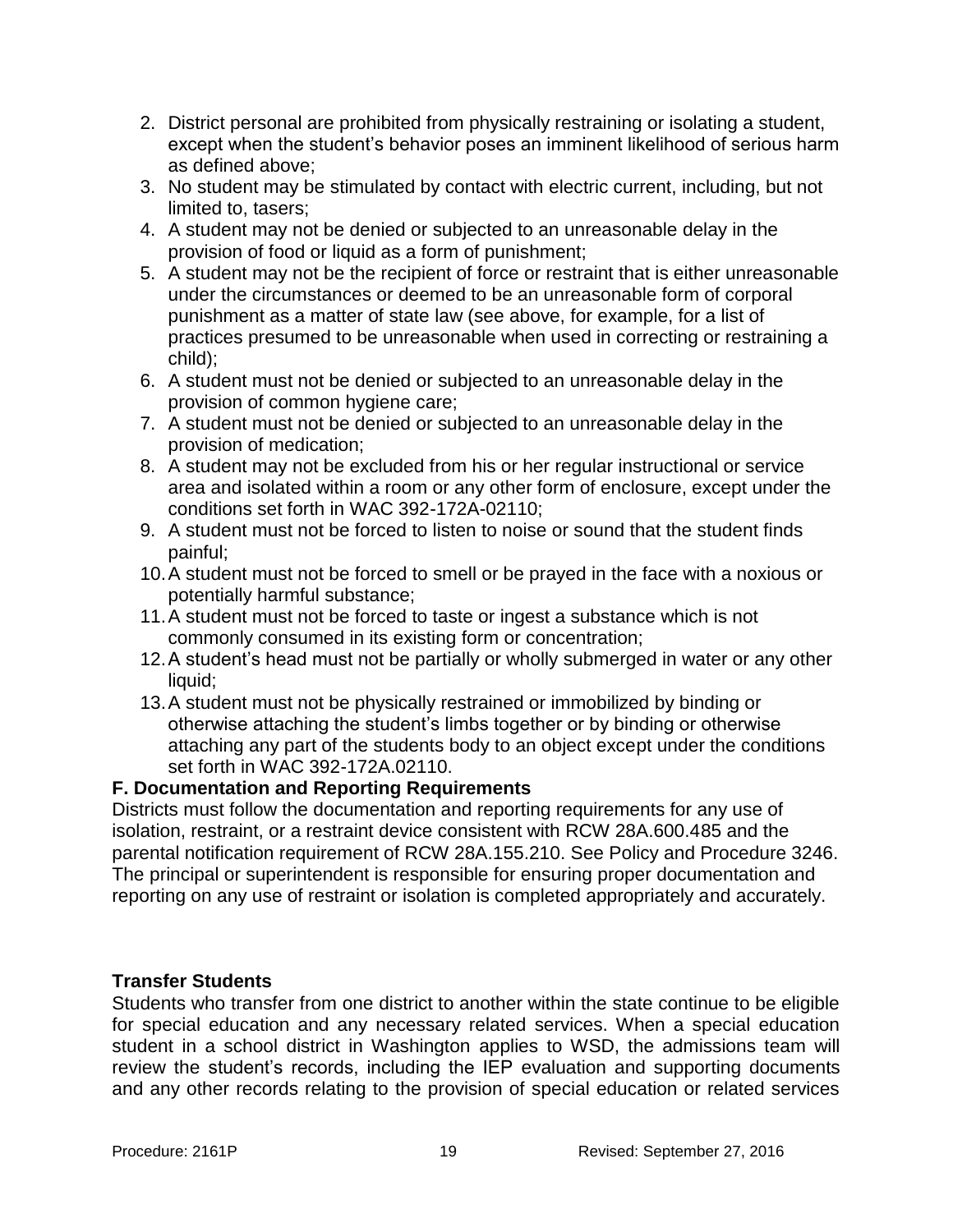to the student, from the school district in which the student was previously enrolled, pursuant to RCW 28A.225.330 and consistent with applicable Family Education Rights and Privacy Act (FERPA) requirements, and determine appropriate placement options in accordance with the *Admissions for new and former students* (policy 3000). The admissions team and principal in consultation with parents will review the student's IEP to ensure WSD provides appropriate educational services to those listed on the previous IEP until WSD adopts the previous IEP or develops, adopts and implements a new IEP.

Students who transfer from out of state to a local school district within the state of Washington and are eligible for services at WSD may apply for admission as outlined in policy 3000. The student's local school district is responsible for conducting the evaluation for Washington State eligibility and developing the initial Washington IEP. The admissions team will review the application for admission along with the evaluation, eligibility documentation and IEP to determine whether or not the student meets WSD's admissions criteria. If the student meets WSD's admissions criteria, follow the procedures described in the previous paragraph.

#### **Placement**

No student may receive special education and related services without being determined eligible for services, and thus the evaluation process and IEP development precedes the determination of a special education placement. When a student has been evaluated and the evaluation team and parent have determined student eligibility and the need for special education and related services, programming decisions must occur. These decisions are made on the basis of information generated through the evaluation and IEP processes. The actual program is considered within the context of least restrictive environment (LRE) and the continuum of placement alternatives (reviewed below). When program decisions are addressed by the IEP team, proper consideration must be given to the LRE. Within the educational setting, if the student's academic, social, emotional and behavioral needs can be met, the student should be placed, whenever possible:

- 1. In the school the disabled student would normally attend; and,
- 2. With non-disabled students in the general educational setting to the maximum extent possible.

Special classes, separate schools or removal of students with disabilities from the general education environment occurs only when the nature or severity of the disability is such that education in the general education classroom with use of supplementary aids and services cannot be satisfactorily achieved.

If the IEP team believes the student will not be successful within the general education classroom, the team will consider:

- 1. The educational benefits of full-time placement in a regular classroom;
- 2. The non-academic benefits of such a placement;
- 3. The effect the student will have on the teacher and other students in the regular classroom; and;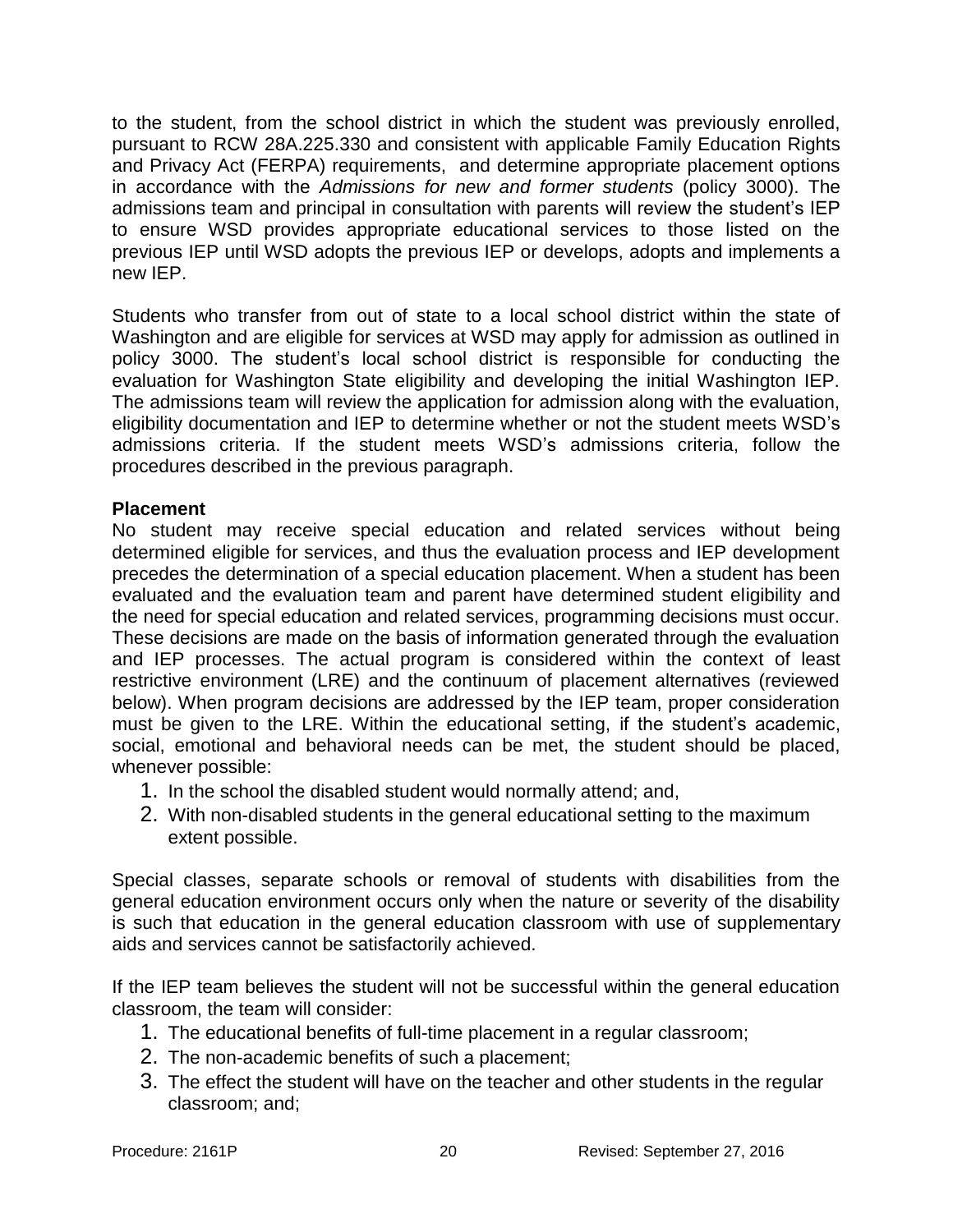*4.* The costs of placing the student in the regular classroom.

The degree to which the student is to be integrated into the general classroom setting is dependent upon the identified needs of the student. This placement is to occur unless the nature of the needs is so severe this cannot be satisfactorily achieved, even with supplementary aids and services. If the placement is in another building, the appropriate educational placement will be as close to the student's home as reasonably possible.

Within the nonacademic setting, students may be provided nonacademic and extracurricular activities with non-disabled students, if appropriate these may include participation on sports teams, classes or activities in the community. Limits on nonparticipation or conditions of participation must be designated in the IEP.

The placement of each student with a disability will be determined annually, or sooner if appropriate, by the IEP team.

The appropriateness of placement options will be based upon various decisions including:

- 1. Data-based judgments in IEP development;
- 2. Judgments (data-based) in determining LRE;
- 3. The reasonable probability of the placement option(s) assisting the student to attain annual goals and objectives and the quality of services needed; and
- 4. The consideration of potentially harmful effects upon the student or on the quality of services needed.

## **Procedural Safeguards**

## **Consent**

WSD will obtain informed, written parental consent before:

- 1. Conducting an initial evaluation;
- 2. Providing special education and related services to a student; and
- 3. Conducting a reevaluation if the reevaluation includes administration of additional assessments.

Parental consent is not required to review existing data as part of an evaluation or reevaluation, or to administer a test or other evaluation that is administered to all students unless consent is required of all students' parents.

Informed consent means the parent or adult student:

- 1. Has been fully informed of all information that is relevant to the activity for which WSD is asking consent, and that the information is provided in his or her native language or other mode of communication;
- 2. Understands and agrees in writing to the activity for which consent is sought and the consent describes the activity and lists any records which will be released and to whom; and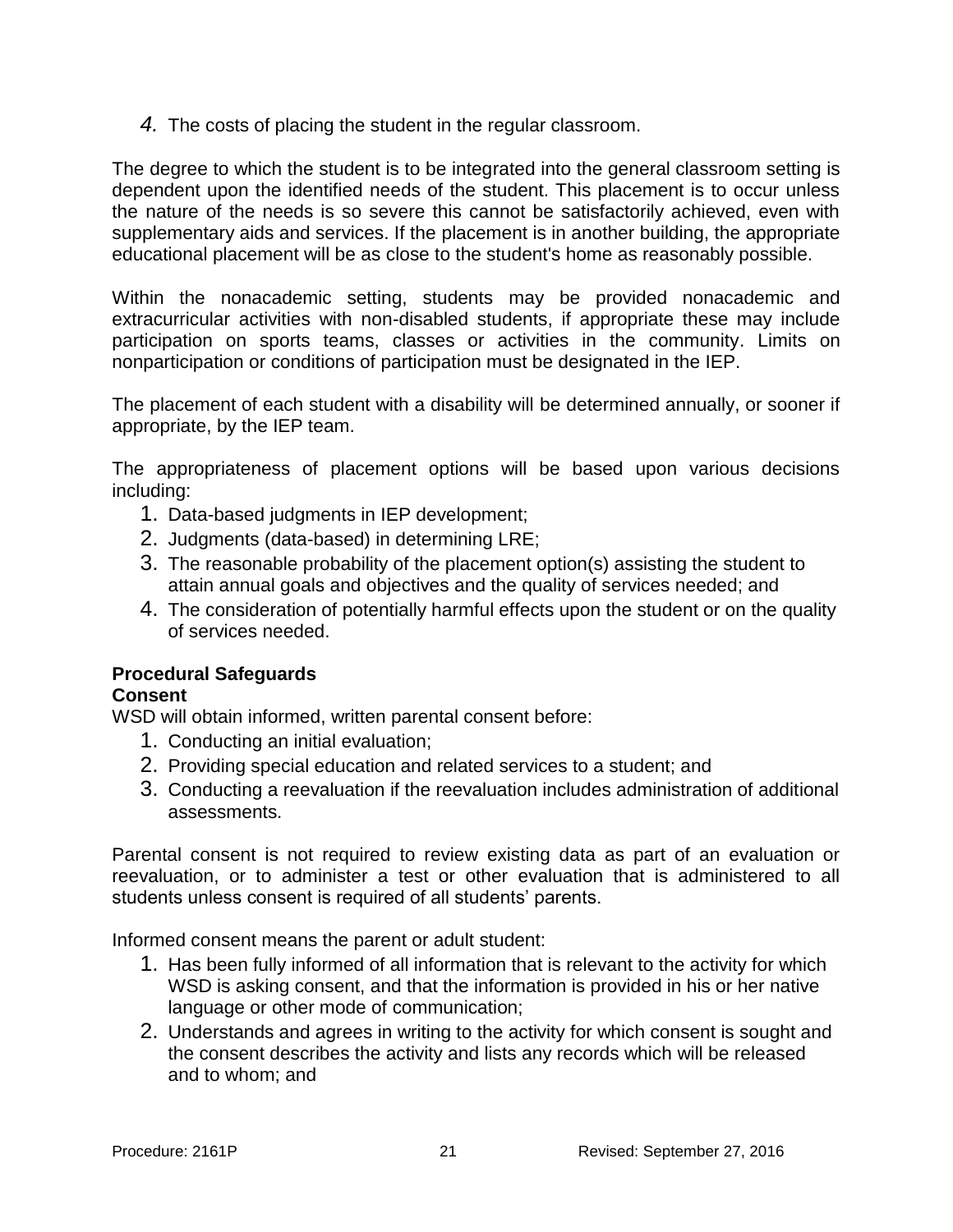3. Understands that the granting of consent is voluntary and may be revoked at any time. If consent is revoked, the revocation does not negate an action that has occurred after the consent was given and before the consent was revoked.

WSD may not use a parent's refusal to consent to one service or activity to deny the parent or child any other service, benefit or activity of WSD.

If WSD is unable to obtain a parent's consent, WSD may use mediation procedures to obtain a parent's consent or request a due process hearing asking the administrative law judge to override the parent's refusal to consent to an evaluation or reevaluation. WSD may not request a due process hearing to override a parent's refusal to consent to initial special education services.

#### **Revocation of Consent to Provision of Special Education Services**

Parents may revoke consent for the continued receipt of special education and related services. If parents revoke consent, the staff member receiving the revocation will forward the revocation to the special education secretary.

Upon receipt of the parent's written notice of revocation, the special education secretary, with the knowledge of the principal and special education facilitator:

1. Will provide prior written notice for a reasonable time before the WSD stops providing services. The notice will include information about the effect of revocation and will inform the parent of the date the WSD will stop providing special education and related services.

Discontinuation of special education and related services in response to the parent's written revocation will not be in violation of FAPE and eliminates WSD's requirement to convene an IEP meeting or develop an IEP. However, the WSD does have a continuing Child Find duty to its enrolled students, and staff will follow referral procedures if they believe the student should be referred for special education. In addition, parents may request that the WSD conduct an initial evaluation for eligibility for special education services after they have revoked consent for continued services.

#### **Notice of Procedural Safeguards**

In addition to protections provided to parents of eligible students, parents also have procedural safeguard protections when a student's identification, evaluation or placement is at issue. WSD shall provide a copy of the procedural safeguards notice to the parents and adult students one time a year and:

- 1. Upon initial referral or parent request for evaluation;
- 2. Upon receipt of the parent's first state complaint and first request for due process hearing in a school year;
- 3. Upon a disciplinary action that will result in a disciplinary change of placement; and
- 4. Upon request by the parent.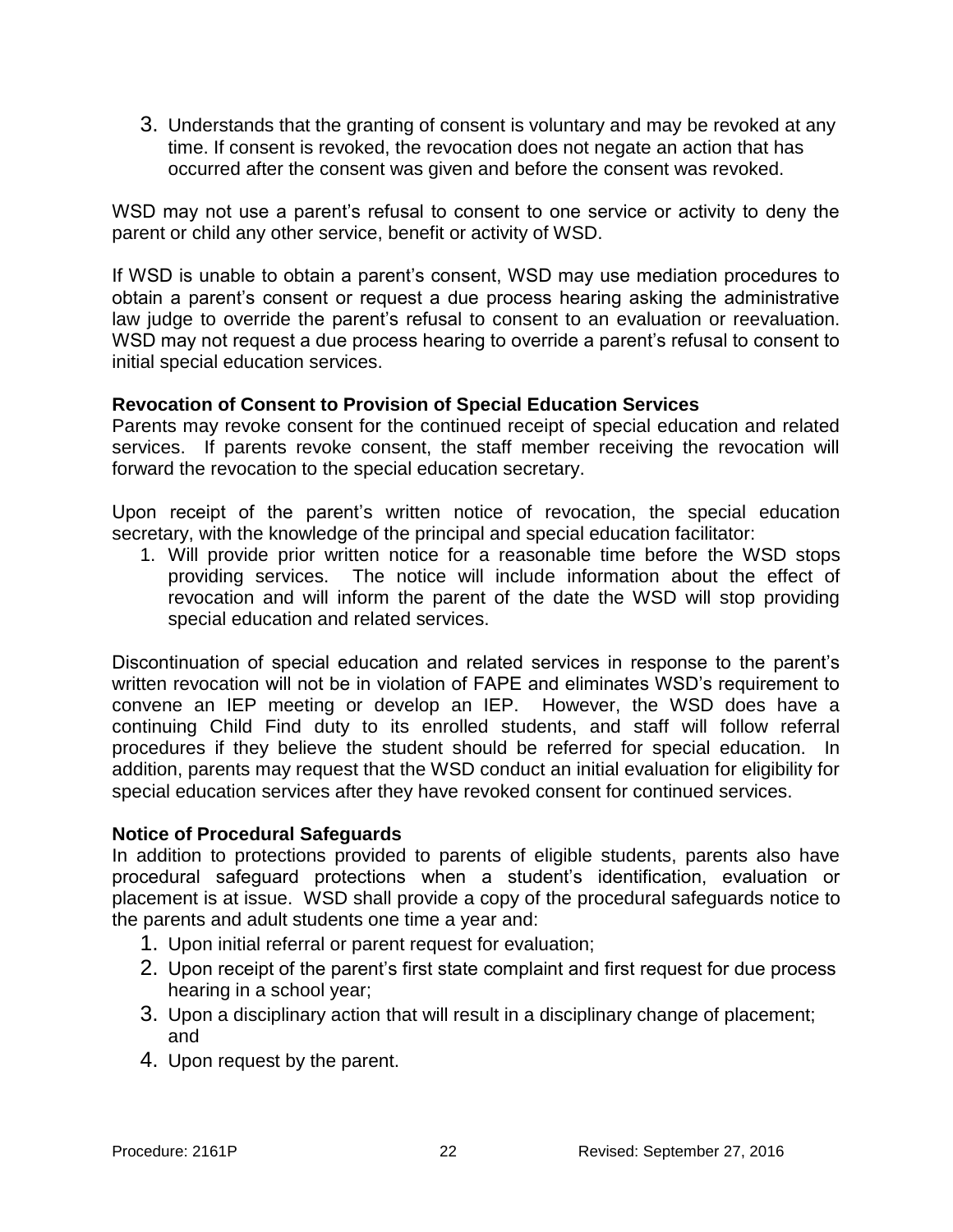The procedural safeguard notice used by WSD includes a full explanation of all the procedural safeguards relating to independent educational evaluation, prior written notice, parental consent, access to educational records, discipline procedures for students who are subject to placement in an interim alternative educational setting, state complaint procedures, mediation, the child's placement during pendency of due process proceedings including requirements for disclosure of evidence, due process hearings, civil actions and attorney's fees. Copies of WSD's special education procedural safeguards are available at the Office of the Superintendent, Washington School for the Deaf, 611 Grand Blvd, Vancouver, WA 98661, or on WSD's website at [www.wsd.wa.gov](http://www.wsd.wa.gov/) 

#### **Prior Written Notice**

Prior written notices are provided to parents when WSD makes a decision relating to a student's identification, evaluation, placement or provision of a FAPE. Prior written notices document the decisions made by the IEP teams and evaluation group.

WSD will provide prior written notice to the parent whenever WSD proposes or refuses to initiate or change the identification, evaluation, educational placement or provision of a FAPE to the student.

The prior written notice will include:

- 1. A statement that the parents have procedural safeguard protections and if a copy of the procedural safeguards do not accompany the notice, a statement that describes how a copy of the statement of procedural safeguards may be obtained;
- 2. A description of the action proposed or refused by WSD;
- 3. An explanation of why WSD proposes or refuses to take the action and a description of other options that WSD considered and the reasons why the options were rejected;
- 4. A description of any other factors which are relevant to WSD's proposal or refusal;
- 5. A description of each evaluation procedure, test, record or report WSD used as a basis for the proposal or refusal;
- 6. A description of any evaluation procedures WSD proposes to conduct and sources for parents to contact to obtain assistance in understanding the procedural safeguards provision of this chapter.

Prior written notice and the notice of procedural safeguards must be provided in the native language of the parent or other mode of communication used by the parent unless it is clearly not feasible to do so. If the native language or other mode of communication of the parent is not a written language, WSD will take steps to ensure that the notice is translated orally or by other means to the parent. This may involve:

- 1. Arranging for an interpreter if English or ASL is not the native language of the parent; or
- 2. Providing notice orally/visually if the native language is not a written language.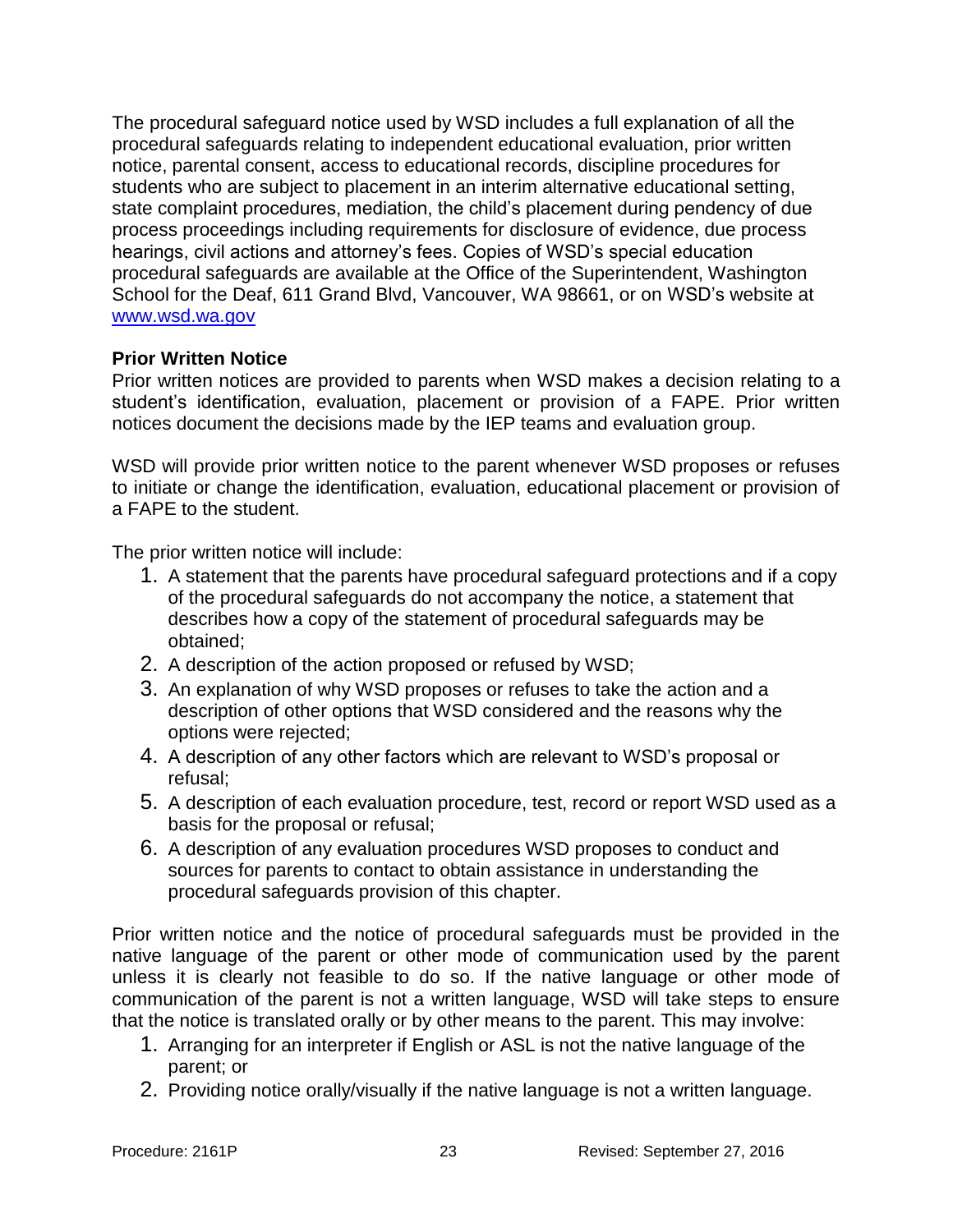WSD will document in writing how this information was provided and that the parent understands the content of the notice. The principal/designee is responsible for notification.

#### **Transfer of Educational Rights to an Adult Student**

When a student eligible for special education reaches the age of 18, all educational rights under Part B of the IDEA, previously exercised by the parent, transfer to the student, unless the student is determined incapacitated in a guardianship proceeding or the school has appointed an educational representative for the student. When the student turns 18, WSD will notify the parent and student that the educational rights have transferred to the student and will send any required notices to the adult student. The special education facilitator is responsible to notify parent and adult student.

At an IEP meeting occurring one year before the student turns 18, WSD will inform the parents and the student that educational rights will transfer to the student and WSD will inform the student about those educational rights. This information will be documented on the IEP.

#### **Appointment of an Educational Representative**

A student over the age of eighteen is presumed to be capable of making educational decisions and able to provide informed consent unless he or she is determined to be "incapacitated" through a legal guardianship proceeding. If a parent, another interested party, or WSD believes that a student over the age of eighteen is unable to provide informed consent or to make education decisions, and the student does not have a legal guardian, the parent or other interested party may ask WSD to appoint an educational representative. This determination will only be made if two separate professionals state that they conducted an examination and interviewed the student, and concluded the student is incapable of providing informed consent. The WSD will inform the student of the decision and appoint either, the spouse, the student's parents, another adult relative willing to act as the student's educational representative, or a surrogate educational representative to represent the student. The appointment of the educational representative will continue for one year.

The student or other adult may challenge the certification at any time. If a challenge occurs, the WSD will not rely on the education representative, until the representative is recertified.

#### **Confidentiality and Records Management**

The superintendent is responsible for maintaining the confidentiality of personally identifiable information pertaining to special education and all other students. The superintendent will maintain, for public inspection, a current list of the names and positions of district employees who have access to personally identifiable information of special education students. WSD will provide parent and adult students, upon request, a list of the types and locations of educational records collected, maintained or used by WSD.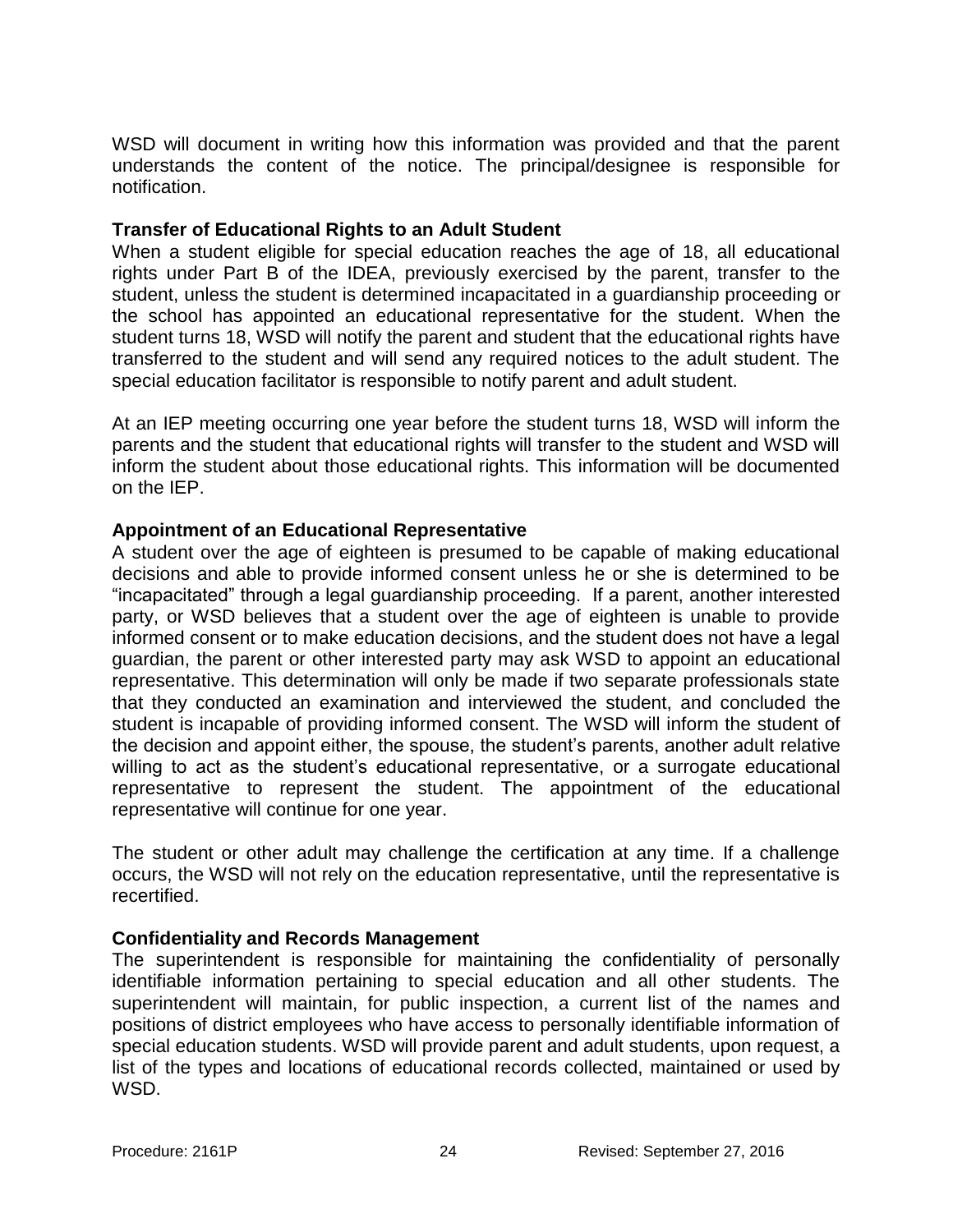WSD will provide instruction annually to employees collecting or using personally identifiable information on the procedures to protect the confidentiality of personally identifiable information. The training will address the protections outlined in WAC 392- 172A, state law and federal regulations implementing the Family Educational Rights and Privacy Act, FERPA, (34 CFR Part 99).

Upon request, the parent(s) of a special education student or adult student will be afforded an opportunity to inspect, review and challenge all educational records which shall include, but not be limited to, the identification, evaluation, delivery of educational services and provision of FAPE to the student. WSD shall comply with the request promptly and before any meeting regarding an IEP or hearing relating to the identification, evaluation, educational placement of the student or provision of FAPE to the student, including disciplinary proceedings. In any case, WSD shall respond no more than 45-calendar days after the date WSD received the request. If an educational record includes information on more than one student, the parents (and/or adult student) may only inspect and review information relating to their child. School personnel receiving requests for educational records will immediately forward the request to the building principal.

If parents believe information in an education record is inaccurate or misleading or violates the privacy or rights of the student, they may request that WSD amend the information. *Student Records* (policy 3231 and procedure 3231), describes the process and timelines for challenges and hearings regarding student records.

WSD follows the guidelines for records retention outlined in the Secretary of State's, *General Records Retention Schedule and Records Management Manual*. WSD shall inform parents or adult students when personally identifiable information collected, maintained or used is no longer needed to provide educational services to the student. The information shall be destroyed at the request of the parent(s) or adult student, or will be provided to the parent or adult student upon their request. However, a permanent record of the student's name, address and phone number, his or her grades, attendance, record, classes attended, grade level completed and year completed will be maintained without time limitation.

Records management is also governed by *Preservation and Production of Electronic Records* (policy 4040 and procedure 4040P).

#### **Surrogate Parents**

A surrogate parent is a person appointed by the school district to act on behalf of a student to help ensure the rights of the student to a FAPE when a parent cannot be identified, the whereabouts of the parent are unknown or the student is a ward of the state and does not have a foster parent.

The principal is responsible for determining the need for appointment of a surrogate parent.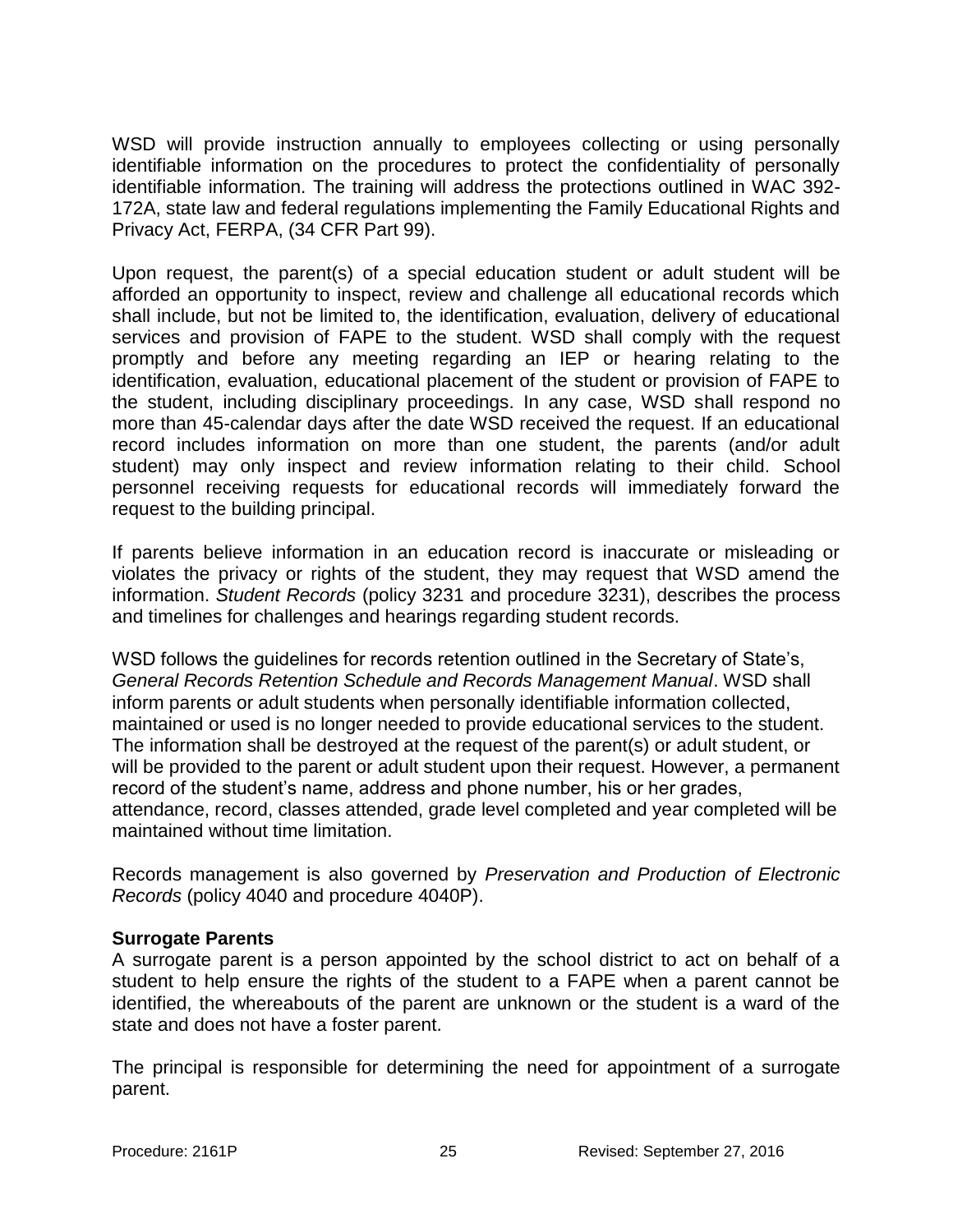Natural or adoptive parents, foster parents, persons acting in the place of a parent such as stepparents or relatives and persons with legal custody or guardianship are considered parents. Students who are homeless and not living with a parent may need a surrogate parent.

The following is guidance for WSD to follow to assist in determining the status of the parent's rights to make educational decisions:

In cases where the student is in out-of-home care WSD must determine the legal custodial status of the child.

- 1. Parents who have voluntarily placed their child in state placement still retain legal custody of the child and retain the right to make educational decisions. In this situation the student is not a ward of the state.
- 2. Parents whose children are placed in group care, pending a determination of "dependency" may still retain rights to make educational decisions unless otherwise ordered by the court.
- 3. When a disposition order and order of dependency is issued, the state becomes the legal as well as physical custodian of the child. Parents may no longer have the right to make educational decisions during this stage of dependency.
- 4. Parents whose parental rights are terminated no longer have the right to make educational decisions on behalf their child.

When a student is placed in foster care the foster parent may act as the parent. When a student is placed in group care, WSD will work with the parents, case-worker(s), foster parents and others who have knowledge of the student's legal status in order to determine the need for appointment of a surrogate.

When selecting a surrogate parent, WSD will select a person willing to participate in making decisions regarding the student's educational program, including participation in the identification, evaluation, placement of and provision of FAPE to the student.

If a student is referred for special education or a special education student transfers to WSD who may require a surrogate parent, the principal will be notified of the potential need. The principal or designee will then select a trained individual who can adequately represent the student to ensure that all student rights are observed.

The person selected as a surrogate:

- 1. Must have no interest that conflicts with the interests of the student he or she represents;
- 2. Must have knowledge and skills that assure adequate representation of the student; and
- 3. May not be an employee of a school district and/or other agency which is involved in the education or care of the student. This includes OSPI, DSHS, district employees and group care providers.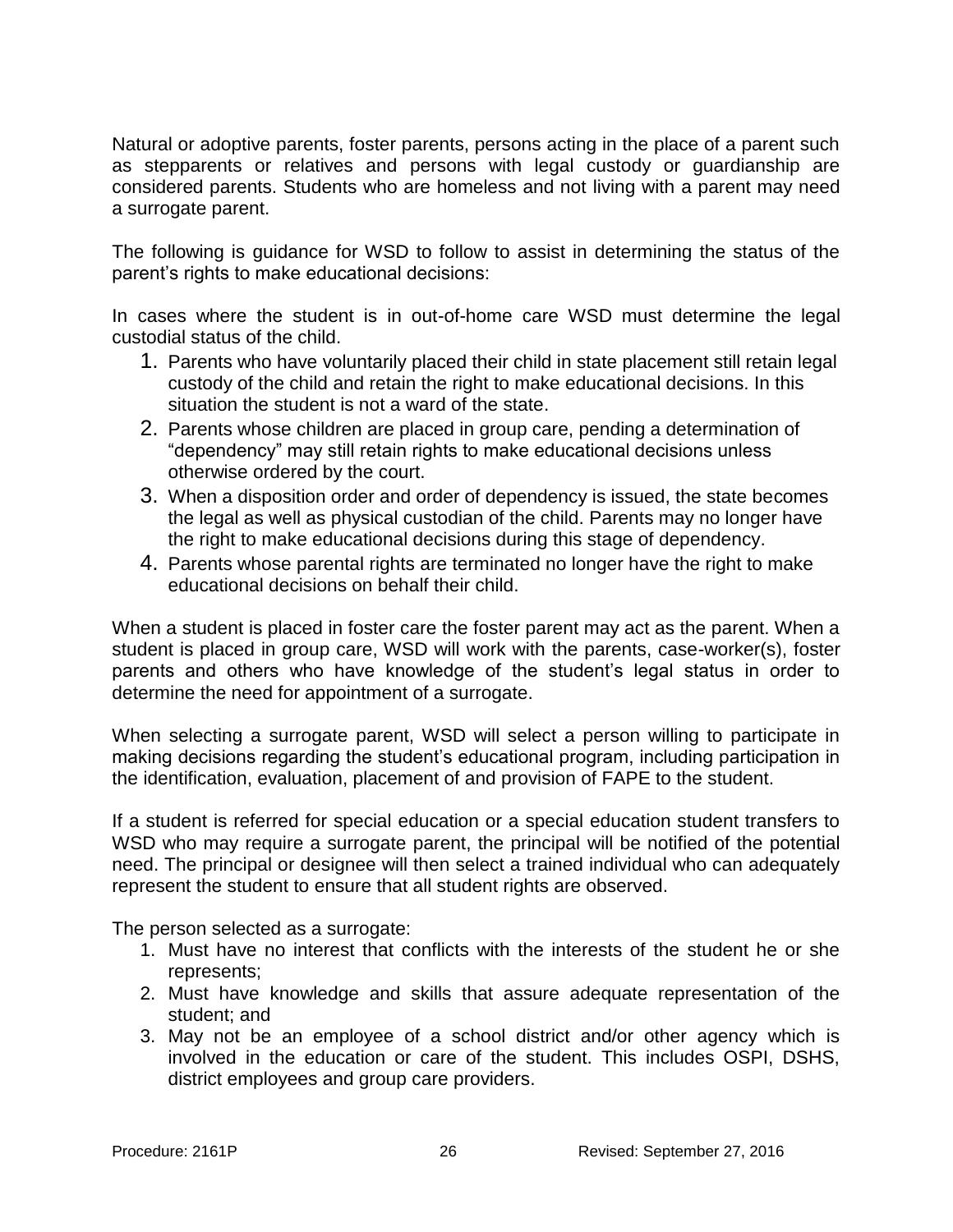WSD will at a minimum, review with the surrogate parent procedural safeguards, parent involvement in the special education process, parent education publications and special education regulations. WSD will also cooperate with other districts, the ESD or OSPI in training surrogate parents and in establishing a list of persons willing and able to serve as surrogate parents.

#### **Mediation**

The purpose of mediation is to offer both the parent and WSD an alternative to a formal due process hearing. Mediation is voluntary and requires the consent and agreement of both parties. Mediation cannot be used to deny or delay access by a parent to a due process hearing. Mediation is used to resolve disagreements concerning the identification, evaluation and delivery of educational services or provision of a FAPE to a special education student. Mediation may be terminated by either party at any time during the process.

The primary participants are the parents, school representatives and mediator. The process is voluntary, confidential and informal. It is a collaborative process, conducted in a non-adversarial manner. Mediation services will be provided by the Office of Superintendent of Public Instruction (OSPI) at no cost to either party.

The superintendent of WSD is responsible for coordinating requests for mediation. If a parent requests mediation, notify the principal and the superintendent. The superintendent will respond to the parent and coordinate with OSPI's contracted agent. Staff members are reminded that discussions that occur during the mediation process are confidential.

One person designated by WSD to attend the mediation must have authority to bind WSD in any agreement reached through mediation.

#### **Due Process Hearing**

Both parents and schools may file due process hearings involving the identification, evaluation, placement or provision of FAPE to a student. IDEA requires that specific information be provided as part of a due process hearing request. The requirements are identified in the notice of procedural safeguards. If parents request information about how to file a due process hearing, WSD will provide the parent with a due process hearing request that contains the required information. Due process hearing request forms are available in the superintendent's office and on the OSPI Special Education and Administrative Resources Web site.

If any staff receives a request for a due process hearing, a copy of the request should be immediately forwarded to the superintendent. If the parent has not filed the request for hearing with OSPI, WSD will forward the parent request to OSPI Administrative Resources Section. WSD may not delay or deny a parent's due process hearing request. Parents are entitled to a copy of the notice of procedural safeguards if this is the first due process hearing in a school year. The superintendent at WSD is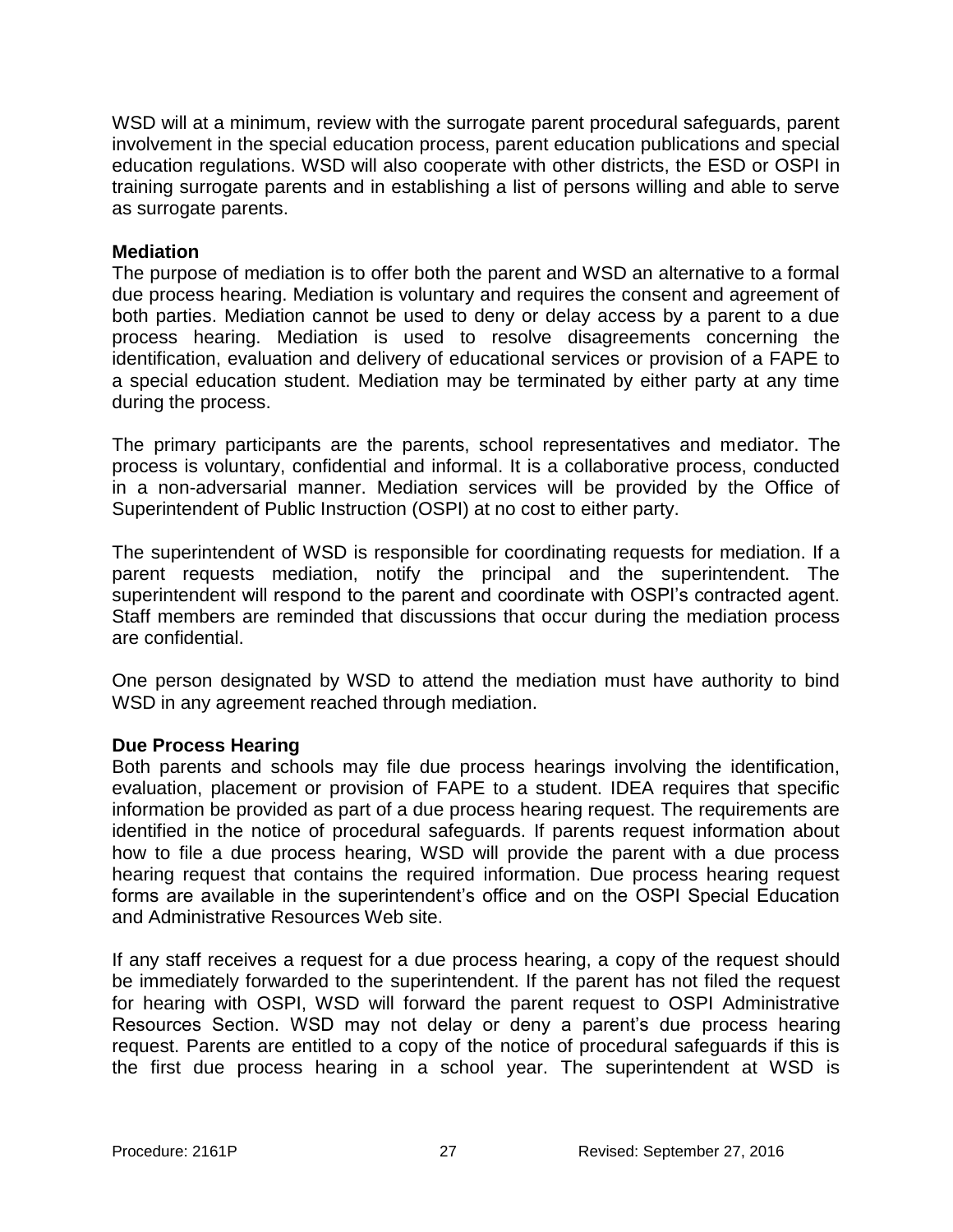responsible for providing the parents a copy of the procedural safeguards in this situation and documenting that the safeguards were provided to the parent.

When a parent files a due process hearing, the student remains in the placement at the time of the request for hearing unless the parents and the WSD agree to a different placement. See the discipline section below for placements when a disciplinary action is challenged.

When parents file a request for a due process hearing, the superintendent will immediately schedule a resolution meeting. The meeting must occur within 15 days after a parent files a due process request with the WSD and provides a copy of the request to OSPI or within seven days if the hearing request involves an expedited hearing regarding discipline. The superintendent will determine the appropriate school staff that will attend the resolution meeting. WSD will ensure that one of WSD representatives attending the resolution meeting has authority to bind WSD in any resolution agreement. WSD will not bring legal counsel to a resolution meeting unless the parent is bringing an attorney to the meeting.

Any resolution agreement reached will be documented in writing and is binding on the parties. The document will inform the parent of their right to void the agreement within three business days of signing the agreement.

#### **Discipline**

Students eligible for special education may be disciplined consistent with the disciplinary rules that apply to all students. WSD shall determine on a case by case basis whether discipline that is permitted under WAC 392-400 should occur. However, students eligible for special education must not be improperly excluded from school for disciplinary reasons that are related to their disability or related to WSD's failure to implement a student's IEP. WSD shall take steps to ensure that each employee, contractor and other agents of WSD responsible for education or care of a student is knowledgeable of special education disciplinary rules.

#### **Removal Up to Ten Days**

The superintendent or principal may order the removal of a special education student from a current placement. WSD need not provide services to a special education student removed from the current placement for ten school days or less in any school year.

#### **Removal for More than Ten Days**

Once a student has been removed from placement for a total of ten school days in the same school year, and if the WSD determines that the removal is not a change of placement, the WSD must, during subsequent days of removal, provide appropriate services to the extent necessary to enable the student to participate in the general curriculum, although in another setting, and to progress toward meeting the goals set out in the student's IEP. The principal, in consultation with one or more of the student's teachers, shall make the determination of such necessary services.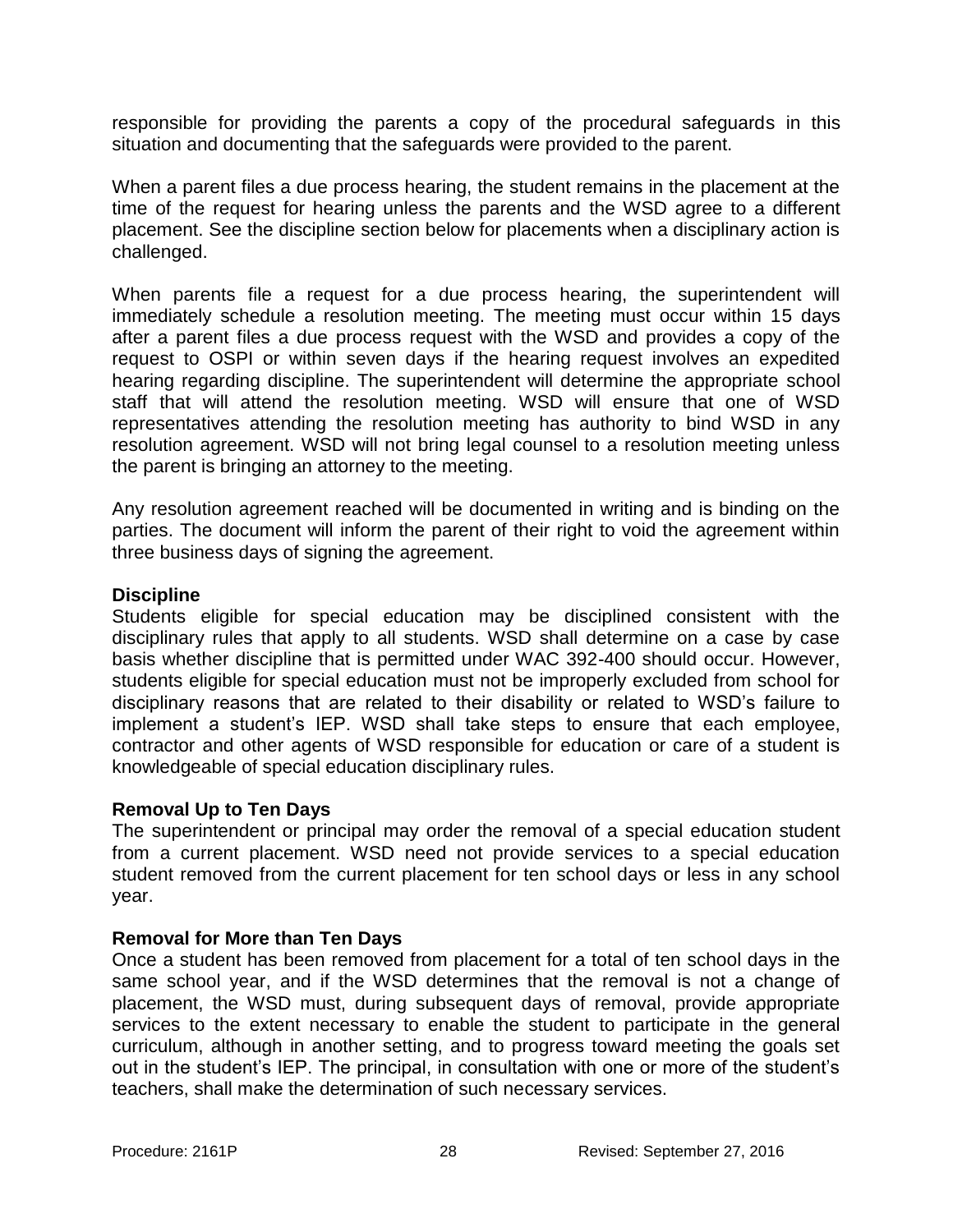## **Change in Placement**

A change of placement occurs when an eligible student is:

- 1. Removed from his or her current placement for more than ten consecutive school days in a school year; or
- 2. Subjected to a series of removals in a school year and which constitute a pattern of removal because:
	- a) The series of removals total more than ten school days in a year;
	- b) The student behavior is substantially similar to the student's behavior in previous incidents that resulted in the series of removals; and
	- c) Because of factors such as the length of each removal, the total amount of time a student is removed, and the proximity of the removals to one another.

Whether a pattern of removal constitutes a change in placement is determined on a case-by-case basis by the principal and superintendent and is subject to review through due process and judicial proceedings.

## **Manifestation Determination**

Within ten school days after the date on which the WSD makes a decision to change the student's placement, the WSD will schedule a "manifestation determination" meeting to determine the relationship between the student's disability and the behavior subject to the disciplinary action.

The review of the relationship between a student's disability and the behavior subject to the disciplinary action shall occur at a meeting that includes the parent and relevant members of the IEP team who are selected by the parent and WSD. The principal is responsible for contacting the parent and convening the IEP team and provide notice to the parent. The team shall review all relevant information in the student's file, including the IEP, teacher observations and information provided by the parent to determine:

- 1. If the conduct was caused by or had a direct and substantial relationship to the child's disability; or
- 2. If the conduct in question was the direct result of WSD's failure to implement the student's IEP.

If the team determines that the behavior resulted from any of the above, the behavior must be considered a manifestation of the student's disability. WSD will take immediate action to remedy the deficiencies, and will:

- 1. Conduct a functional behavioral assessment (unless already completed) and implement a behavioral intervention plan if one is not already in place; or
- 2. Review the existing behavioral intervention plan and modify it to address the behavior; and
- 3. Return the child to the placement from which he or she was removed unless the parents and WSD agree a change is necessary as part of the behavioral intervention plan, or unless the infraction involves drugs, weapons or serious bodily harm.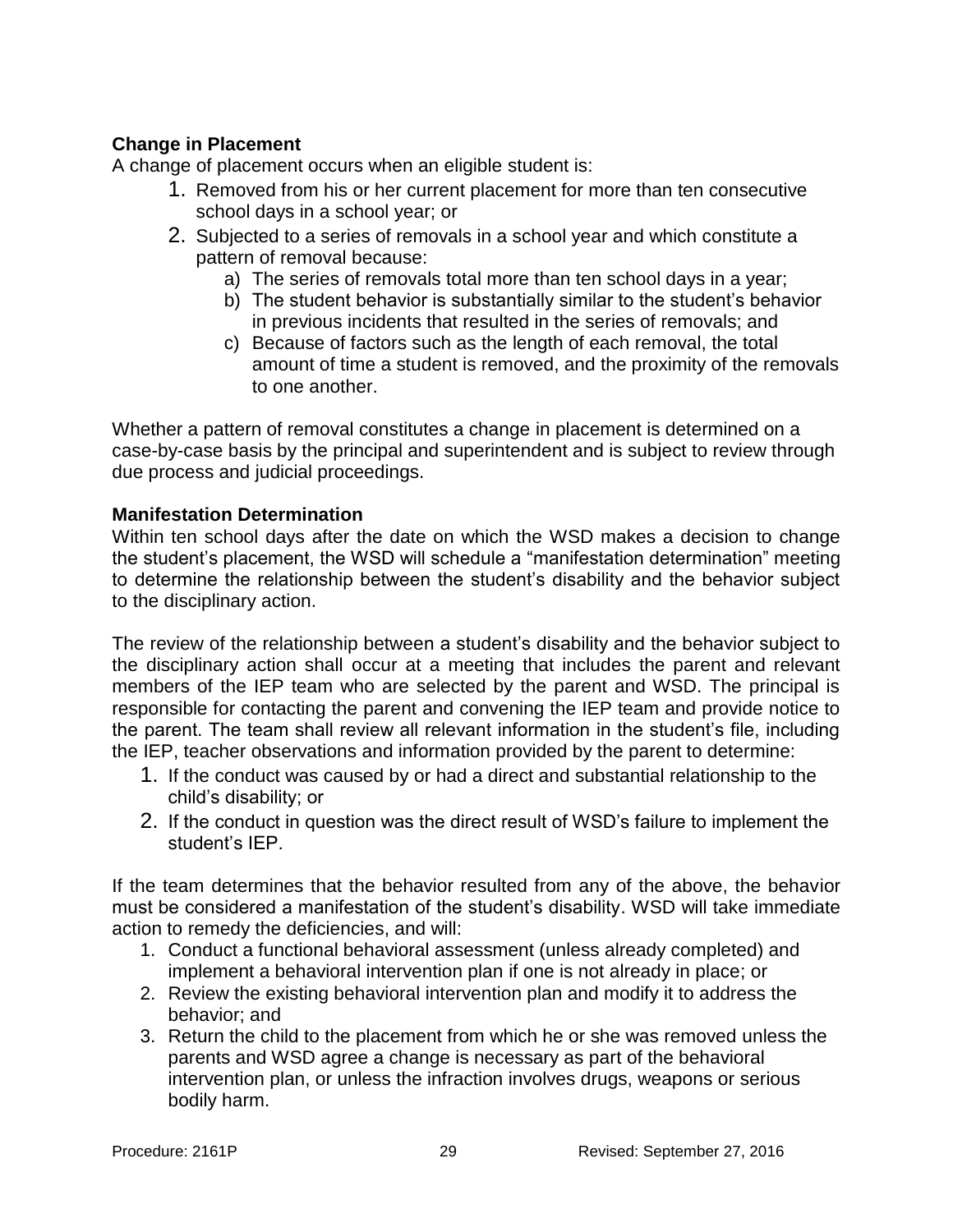## **Special Circumstances**

The Executive Director, Superintendent, Principal or Director of Residential Services may order a change in placement to an appropriate interim alternative educational setting for not more than 45 school days, if a WSD student:

- 1. Possesses a "dangerous weapon" or carries such a weapon to school or to a school function; or
- 2. Knowingly possesses or uses "illegal drugs" while at school or a school function; or
- 3. Sells or solicits the sale of a "controlled substance" while at school or a school function.
- 4. Inflicts serious bodily injury upon another person while at school or a school function. Serious bodily injury means a substantial risk of death, extreme physical pain, protracted and obvious disfigurement or protracted loss or impairment of the function of a bodily member, organ or mental faculty.

Any interim alternative educational setting in which the student is placed is determined by the student's IEP team and will:

- 1. Be selected so as to enable the student to participate in the general curriculum, although in another setting, and to progress toward meeting the goals set out in the student's IEP; and
- 2. Include services and modifications designed to address the behavior or to prevent the behavior from recurring.

WSD may ask an administrative law judge, or seek injunctive relief through a court having jurisdiction of the parties, to order a change in placement to an appropriate interim alternative educational setting for not more than 45 school days or seek injunctive relief through a court having jurisdiction of the parties when:

1. WSD believes that maintaining the student's current placement is substantially likely to result in injury to the student or others. If the student's IEP team believes the student may not be maintained in his or her current placement, the IEP team should work with the principal or superintendent.

Unless the parent and WSD agree otherwise, if a parent requests a hearing to challenge either the manifestation determination or the interim alternative educational setting, the student must remain in the interim alternative educational setting pending the decision of the hearing officer or until the expiration of the 45 day period, whichever occurs first.

#### **Basis of Knowledge**

A student who has not been determined eligible for special education services may assert the protections if WSD had knowledge that the student was eligible for special education before the behavior that precipitated disciplinary action occurred.

WSD is deemed to have knowledge if: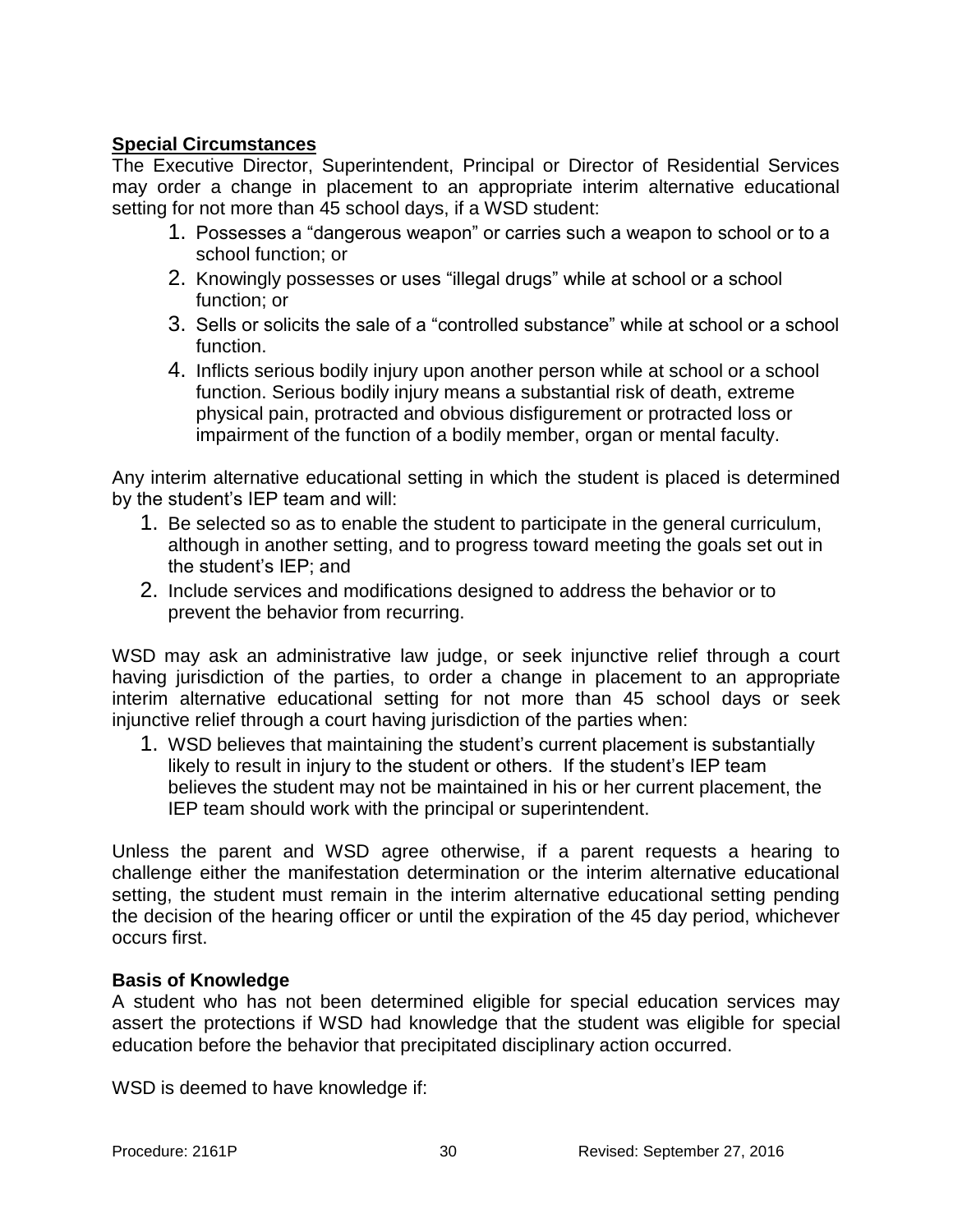- 1. The parent expressed concern in writing (or orally if the parent does not know how to write or has a disability that prevents a written statement) to WSD supervisory or administrative personnel or a teacher that the student is in need of special education and related services;
- 2. The parent requested that the student be evaluated for special education services; or
- 3. The teacher or other school personnel has expressed specific concern about a pattern of behavior demonstrated by the student to the director of the special education department or to other supervisory staff.

If instituting disciplinary action that would exceed ten days and the principal believes that one or more of these events applies to the student, the principal will work with the special education facilitator and superintendent to determine the appropriate disciplinary procedures.

WSD is not deemed to have knowledge if, as a result of receiving the information described above, WSD either:

- 1. Conducted a special education evaluation of the student and determined that the student was not eligible for services; or
- 2. The parent of the student has not allowed an evaluation of the child or has refused services.

If WSD is not deemed to have knowledge that a student is a special education student, the student may be disciplined as a student without disabilities who engages in comparable behaviors. WSD shall conduct an evaluation, which is requested during the time period such a student is subjected to disciplinary measures, in an expedited manner. Until the evaluation is completed, such a student shall remain in the educational placement determined by WSD, which can include suspension or expulsion without educational services.

Notwithstanding the foregoing, WSD may report a crime committed by a special education student to appropriate authorities. In the event of such a report, WSD shall ensure that copies of the student's special education and disciplinary records are transmitted for consideration by the appropriate authorities to whom the crime is reported; to the extent transmission of the records is permitted by the Family Educational Rights and Privacy Act (FERPA).

#### **Staff Qualifications**

All employees of CDHL/WSD funded in whole or part with state or federal excess special education funds will meet the standards established by the State Board of Education (SBE) and defined in WAC 392-172-A-02090.

All employees will hold such credentials, certificates or permits as are now or hereafter required by the SBE for the particular position of employment and shall meet such supplemental standards established by CDHL/WSD.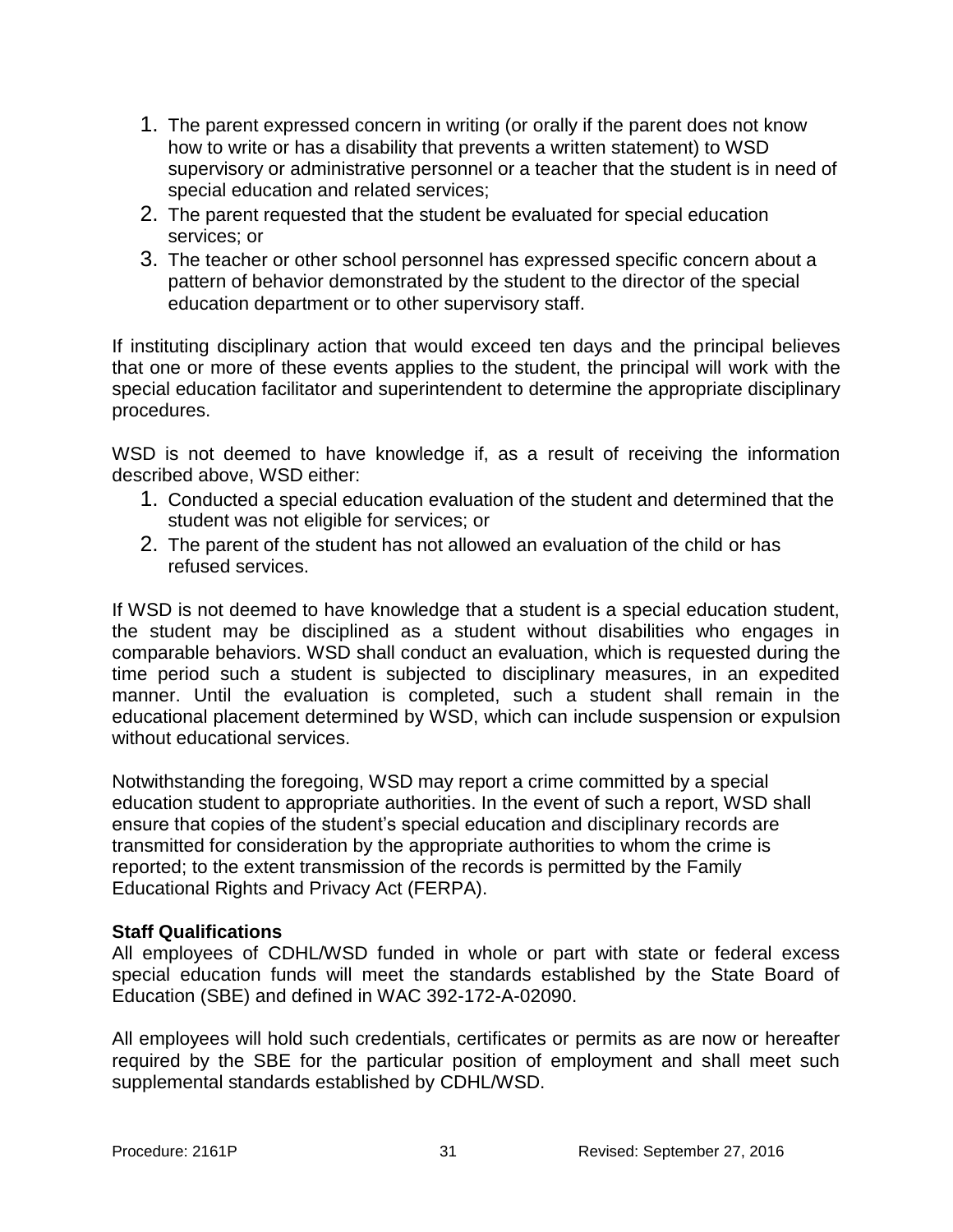There may be occasions when, despite efforts to hire or retain highly qualified teachers, CDHL/WSD is unable to do so. Under WAC 392-172-A-02090(2), the following options are available in these situations:

1. Teachers who meet state board criteria pursuant to WAC 18-82-110(3) as now or hereafter amended, are eligible for a pre-endorsement waiver. Application for the special education pre-endorsement waiver shall be made to the special education section at the Office of the Superintendent of Public Instruction.

All special education teachers providing, designing, supervising, evaluating or monitoring the provision of special education shall possess "substantial professional training." This shall be shown by the issuance of an appropriate special education endorsement on an individual teaching certificate issued by the superintendent of public instruction.

In the event a special education teacher does not have a certificate endorsed in special education, a district may apply for a pre-endorsement waiver through the special education section of the OSPI. To qualify for the special education pre-endorsement waiver, the teacher must meet SBE criteria.

If CDHL/WSD must temporarily assign a classroom teacher without a special education endorsement to a special education position, the Human Resources Manager will document in writing that:

- 1. CDHL/WSD is unable to recruit a teacher with the proper endorsement who was qualified for the position; and/or
- 2. The need for a teacher with such an endorsement could not have been reasonably anticipated and the recruitment of such a classroom teacher at the time of assignment was not reasonably practical; and/or
- 3. The reassignment of another teacher within CDHL/WSD would be unreasonably disruptive to the current assignments of other classroom teachers or would have an adverse effect on the educational program of the students assigned to the other teacher.

If one or more of these criteria can be documented and CDHL/WSD determines that a teacher has the competencies to be an effective special education teacher and the teacher has completed six-semester hours or nine-quarter hours of course work which are applicable to the special education endorsement, CDHL/WSD can assign the teacher to special education in compliance with the process for making out-ofendorsement assignments and reporting them to the state.

Classified staff will present evidence of skills and knowledge necessary to meet the needs of students with disabilities. CDHL/WSD will provide training to classified staff to meet the state recommended core competencies**.**